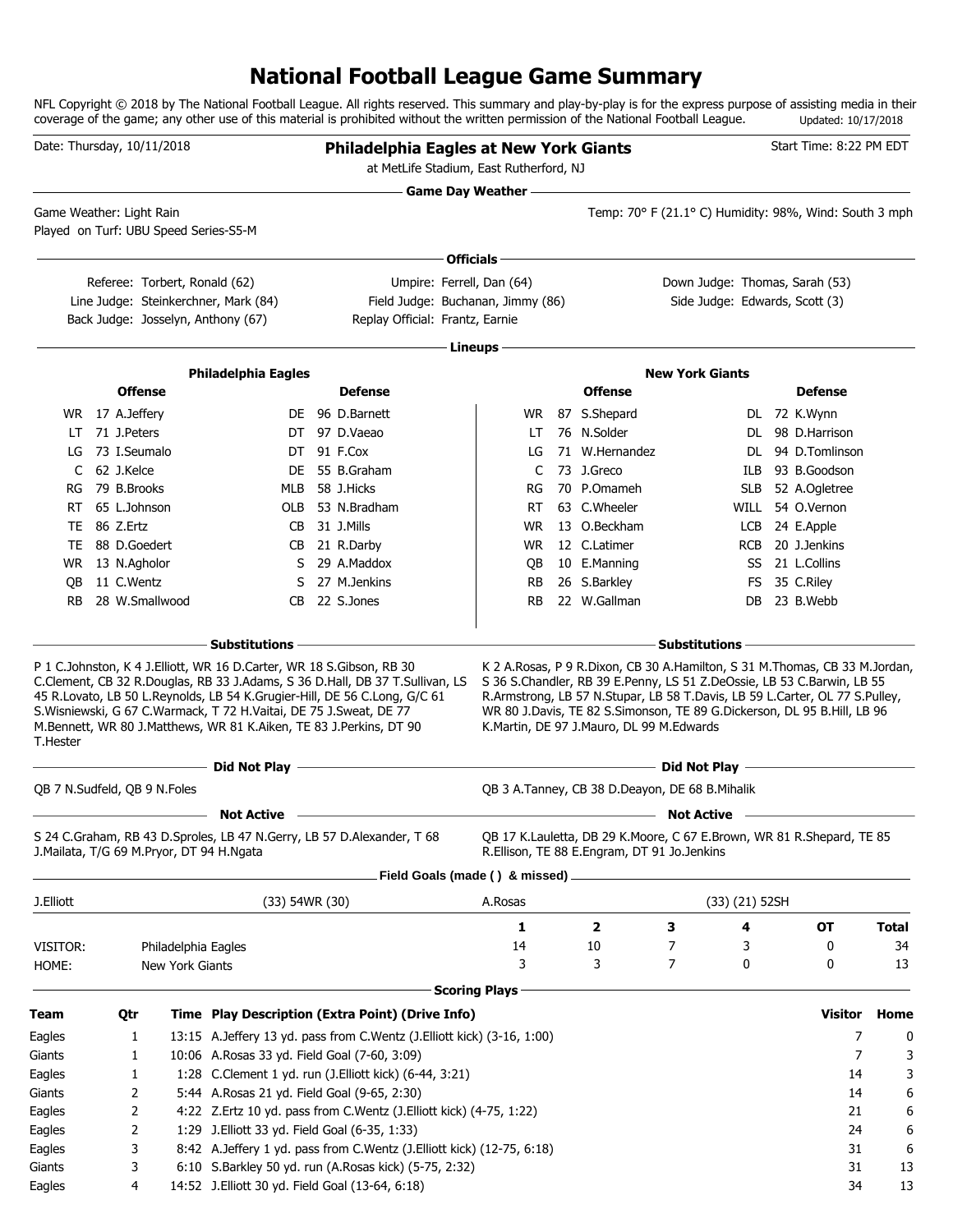## **National Football League Game Summary**

NFL Copyright © 2018 by The National Football League. All rights reserved. This summary and play-by-play is for the express purpose of assisting media in their coverage of the game; any other use of this material is prohibited without the written permission of the National Football League. Updated: 10/17/2018

Paid Attendance: 77,167 Time: 3:13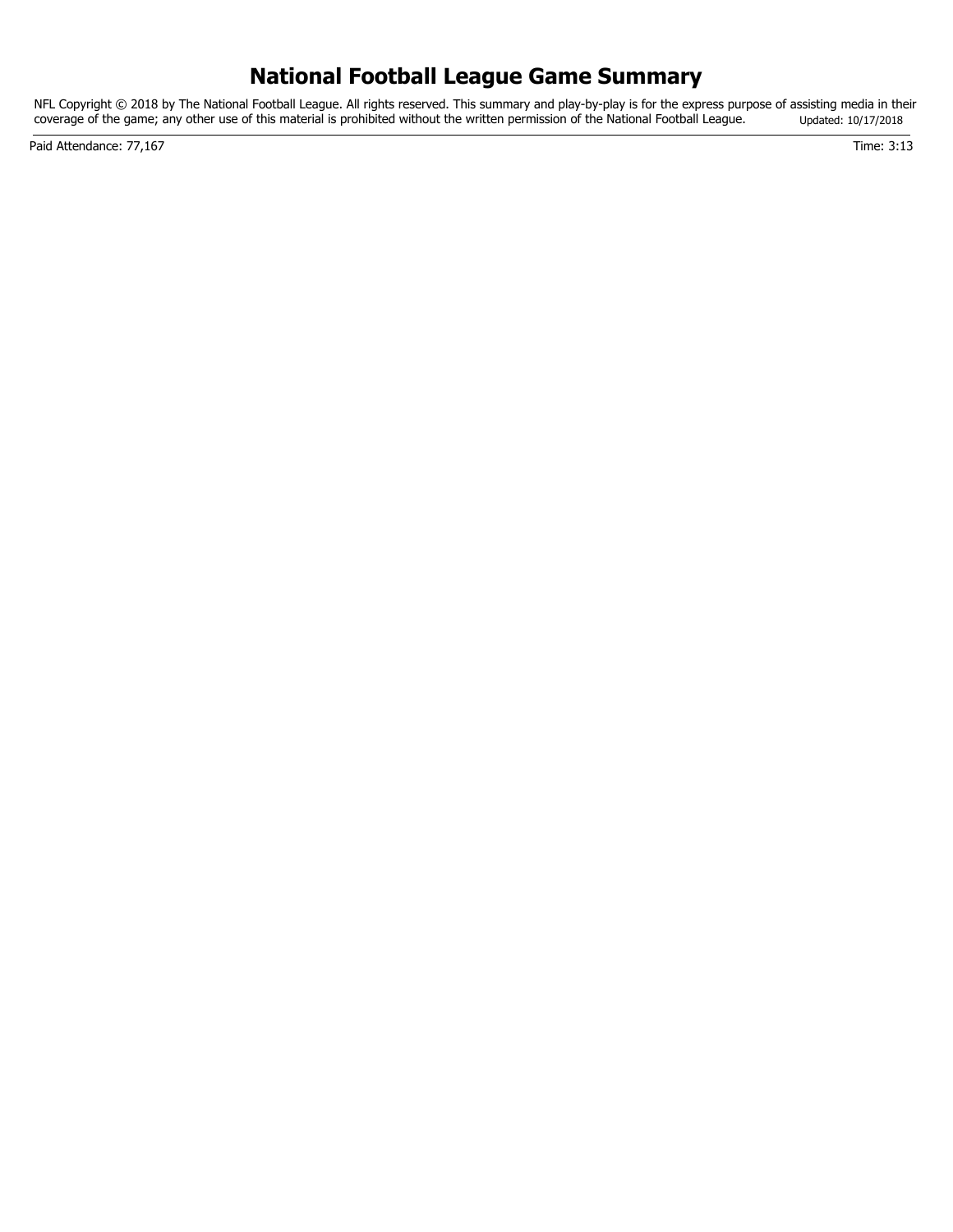# **Final Individual Statistics**

|                        |                            | <b>Philadelphia Eagles</b> |            |                |             |             |                    |                   |                     |                        |           | <b>New York Giants</b> |              |             |                |             |                  |
|------------------------|----------------------------|----------------------------|------------|----------------|-------------|-------------|--------------------|-------------------|---------------------|------------------------|-----------|------------------------|--------------|-------------|----------------|-------------|------------------|
| <b>RUSHING</b>         |                            |                            | <b>ATT</b> | <b>YDS</b>     | <b>AVG</b>  | LG          | <b>TD</b>          | <b>RUSHING</b>    |                     |                        |           |                        | <b>ATT</b>   | YDS         | <b>AVG</b>     | LG          | <b>TD</b>        |
| W.Smallwood            |                            |                            | 18         | 51             | 2.8         | 8           | 0                  | S.Barkley         |                     |                        |           |                        | 13           | 130         | 10.0           | 50          | $\mathbf{1}$     |
| C.Clement              |                            |                            | 11         | 43             | 3.9         | 14          | 1                  | W.Gallman         |                     |                        |           |                        | 4            | 17          | 4.3            | 9           | 0                |
| C.Wentz                |                            |                            | 2          | 14             | 7.0         | 9           | 0                  |                   |                     |                        |           |                        |              |             |                |             |                  |
| Total                  |                            |                            | 31         | 108            | 3.5         | 14          | 1                  | Total             |                     |                        |           |                        | 17           | 147         | 8.6            | 50          | 1                |
| <b>PASSING</b>         | <b>ATT</b>                 | <b>CMP</b>                 | <b>YDS</b> | SK/YD          | TD          | LG IN       | RT                 | <b>PASSING</b>    |                     |                        | ATT       | <b>CMP</b>             | <b>YDS</b>   | SK/YD TD    |                | LG IN       | <b>RT</b>        |
| C.Wentz                | 36                         | 26                         | 278        | 1/7            | 3           | 58          | $0$ 122.2          | E.Manning         |                     |                        | 43        | 24                     | 281          | 4/27        | 0              | 55<br>1     | 66.1             |
| Total                  | 36                         | 26                         | 278        | 1/7            | 3           | 58          | $0$ 122.2          | <b>Total</b>      |                     |                        | 43        | 24                     | 281          | 4/27        | 0              | 55<br>1     | 66.1             |
| <b>PASS RECEIVING</b>  |                            | <b>TAR</b>                 | <b>REC</b> | <b>YDS</b>     | <b>AVG</b>  | LG          | TD                 |                   |                     | <b>PASS RECEIVING</b>  |           | <b>TAR</b>             | <b>REC</b>   | <b>YDS</b>  | <b>AVG</b>     | LG          | <b>TD</b>        |
| A.Jeffery              |                            | 12                         | 8          | 74             | 9.3         | 17          | 2                  | S.Barkley         |                     |                        |           | 12                     | 9            | 99          | 11.0           | 55          | $\mathbf 0$      |
| Z.Ertz                 |                            | 9                          | 7          | 43             | 6.1         | 15          | 1                  | O.Beckham         |                     |                        |           | 10                     | 6            | 44          | 7.3            | 12          | 0                |
| N.Agholor              |                            | 5                          | 3          | 91             | 30.3        | 58          | 0                  | C.Latimer         |                     |                        |           | 4                      | 3            | 52          | 17.3           | 39          | 0                |
| C.Clement              |                            | 3                          | 3          | 26             | 8.7         | 20          | 0                  | S.Shepard         |                     |                        |           | 7                      | 3            | 37          | 12.3           | 20          | 0                |
| J.Matthews             |                            | 3                          | 2          | 26             | 13.0        | 16          | 0                  | W.Gallman         |                     |                        |           | 5                      | 2            | 25          | 12.5           | 18          | 0                |
| D.Carter               |                            | 1                          | 1          | 11             | 11.0        | 11          | 0                  | S.Simonson        |                     |                        |           | 3                      | 1            | 24          | 24.0           | 24          | $\bf{0}$         |
| D.Goedert              |                            | 1                          | 1          | 7              | 7.0         | 7           | 0                  | J.Davis           |                     |                        |           | $\overline{2}$         | $\mathbf{0}$ | 0           | 0.0            | $\mathbf 0$ | 0                |
| W.Smallwood            |                            | 2                          | 1          | 0              | 0.0         | 0           | 0                  |                   |                     |                        |           |                        |              |             |                |             |                  |
| <b>Total</b>           |                            | 36                         | 26         | 278            | 10.7        | 58          | 3                  | Total             |                     |                        |           | 43                     | 24           | 281         | 11.7           | 55          | 0                |
| <b>INTERCEPTIONS</b>   |                            |                            | <b>NO</b>  | <b>YDS</b>     | <b>AVG</b>  | LG          | TD                 |                   |                     | <b>INTERCEPTIONS</b>   |           |                        | <b>NO</b>    | <b>YDS</b>  | <b>AVG</b>     | LG          | <b>TD</b>        |
| K.Grugier-Hill         |                            |                            | 1          | 24             | 24.0        | 24          | 0                  |                   |                     |                        |           |                        |              |             |                |             |                  |
| Total                  |                            |                            | 1          | 24             | 24.0        | 24          | 0                  | Total             |                     |                        |           |                        | 0            | 0           | 0              | 0           | 0                |
| <b>PUNTING</b>         | NO                         | <b>YDS</b>                 | <b>AVG</b> | <b>NET</b>     | TВ          | <b>IN20</b> | LG                 | <b>PUNTING</b>    |                     |                        | <b>NO</b> | <b>YDS</b>             | <b>AVG</b>   | NET         | TΒ             | <b>IN20</b> | LG               |
| C.Johnston             | 5                          | 240                        | 48.0       | 48.0           | 0           | 2           | 53                 | R.Dixon           |                     |                        | 5         | 253                    | 50.6         | 41.2        | 0              | 2           | 52               |
| <b>Total</b>           | 5                          | 240                        | 48.0       | 48.0           | 0           | 2           | 53                 | Total             |                     |                        | 5         | 253                    | 50.6         | 41.2        | 0              | 2           | 52               |
| <b>PUNT RETURNS</b>    |                            | <b>NO</b>                  | <b>YDS</b> | <b>AVG</b>     | FC          | LG          | TD                 |                   | <b>PUNT RETURNS</b> |                        |           | <b>NO</b>              | <b>YDS</b>   | <b>AVG</b>  | <b>FC</b>      | LG          | <b>TD</b>        |
| D.Carter               |                            | 5                          | 47         | 9.4            | 0           | 23          | $\mathbf 0$        | O.Beckham         |                     |                        |           | 3                      | 0            | 0.0         | 1              | 9           | $\boldsymbol{0}$ |
| Total                  |                            | 5                          | 47         | 9.4            | 0           | 23          | 0                  | [DOWNED]<br>Total |                     |                        |           | 1<br>3                 | 0<br>0       | 0.0<br>0.0  | 0<br>1         | 0<br>9      | 0<br>0           |
|                        |                            |                            |            |                |             |             |                    |                   |                     |                        |           |                        |              |             |                |             |                  |
| <b>KICKOFF RETURNS</b> |                            | <b>NO</b>                  | <b>YDS</b> | <b>AVG</b>     | <b>FC</b>   | LG          | TD                 |                   |                     | <b>KICKOFF RETURNS</b> |           | <b>NO</b>              | <b>YDS</b>   | <b>AVG</b>  | FC             | LG          | <b>TD</b>        |
| <b>D.Carter</b>        |                            | $\overline{2}$             | 34         | 17.0           | 0           | 20          | $\mathbf 0$        | J.Davis           |                     |                        |           | $\overline{2}$         | 58           | 29.0        | 0              | 32          | $\boldsymbol{0}$ |
| [TOUCHBACK]            |                            | $\overline{2}$             | 0          | 0.0            | 0           | 0           | 0                  | [TOUCHBACK]       |                     |                        |           | 5                      | 0            | 0.0         | 0              | 0           | 0                |
| Total                  |                            | 2                          | 34         | 17.0           | $\pmb{0}$   | $20\,$      | $\bf{0}$           | Total             |                     |                        |           | 2                      | 58           | 29.0        | 0              | 32          | $\Omega$         |
| <b>FUMBLES</b>         | <b>Philadelphia Eagles</b> |                            |            | <b>FUM</b>     | <b>LOST</b> |             | <b>OWN-REC YDS</b> |                   | <b>TD</b>           | <b>FORCED</b>          |           | <b>OPP-REC</b>         | <b>YDS</b>   | TD          | <b>OUT-BDS</b> |             |                  |
| D.Carter               |                            |                            |            | $\mathbf{1}$   |             | $\mathbf 0$ | 1                  | $\mathbf 0$       | 0                   | $\mathbf 0$            |           | $\mathbf{0}$           | $\mathbf{0}$ | 0           |                | 0           |                  |
| W.Smallwood            |                            |                            |            | 1              |             | 0           | 1                  | 0                 | 0                   | 0                      |           | $\mathbf{0}$           | 0            | 0           |                | 0           |                  |
| C.Wentz                |                            |                            |            | $\mathbf{1}$   |             | 0           | 1                  | 0                 | 0                   | 0                      |           | 0                      | 0            | 0           |                | 0           |                  |
| M.Bennett              |                            |                            |            | 0              |             | 0           | 0                  | 0                 | 0                   | 1                      |           | 0                      | 0            | 0           |                | 0           |                  |
| Total                  |                            |                            |            | 3              |             | 0           | 3                  | $\mathbf 0$       | 0                   | 1                      |           | $\mathbf{0}$           | $\mathbf{0}$ | 0           |                | 0           |                  |
| <b>New York Giants</b> |                            |                            |            |                |             |             |                    |                   |                     |                        |           |                        |              |             |                |             |                  |
| <b>FUMBLES</b>         |                            |                            |            |                | FUM LOST    |             | <b>OWN-REC YDS</b> |                   | <b>TD</b>           | <b>FORCED</b>          |           | <b>OPP-REC</b>         | <b>YDS</b>   | TD          | <b>OUT-BDS</b> |             |                  |
| O.Beckham              |                            |                            |            | $\mathbf{1}$   |             | $\mathbf 0$ | $\mathbf{1}$       | $\mathbf 0$       | $\mathbf 0$         | $\bf{0}$               |           | 0                      | $\mathbf{0}$ | $\mathbf 0$ |                | 0           |                  |
| E.Manning              |                            |                            |            | $\mathbf{1}$   |             | 0           | 0                  | 0                 | 0                   | 0                      |           | 0                      | 0            | 0           |                | 0           |                  |
| N.Solder               |                            |                            |            | 0              |             | 0           | 1                  | 0                 | 0                   | 0                      |           | 0                      | $\mathbf{0}$ | 0           |                | 0           |                  |
| D.Harrison             |                            |                            |            | 0              |             | 0           | 0                  | 0                 | 0                   | 1                      |           | 0                      | 0            | 0           |                | 0           |                  |
| Total                  |                            |                            |            | $\overline{2}$ |             | 0           | $\overline{2}$     | 0                 | 0                   | $\mathbf{1}$           |           | $\mathbf{0}$           | $\mathbf{0}$ | 0           |                | 0           |                  |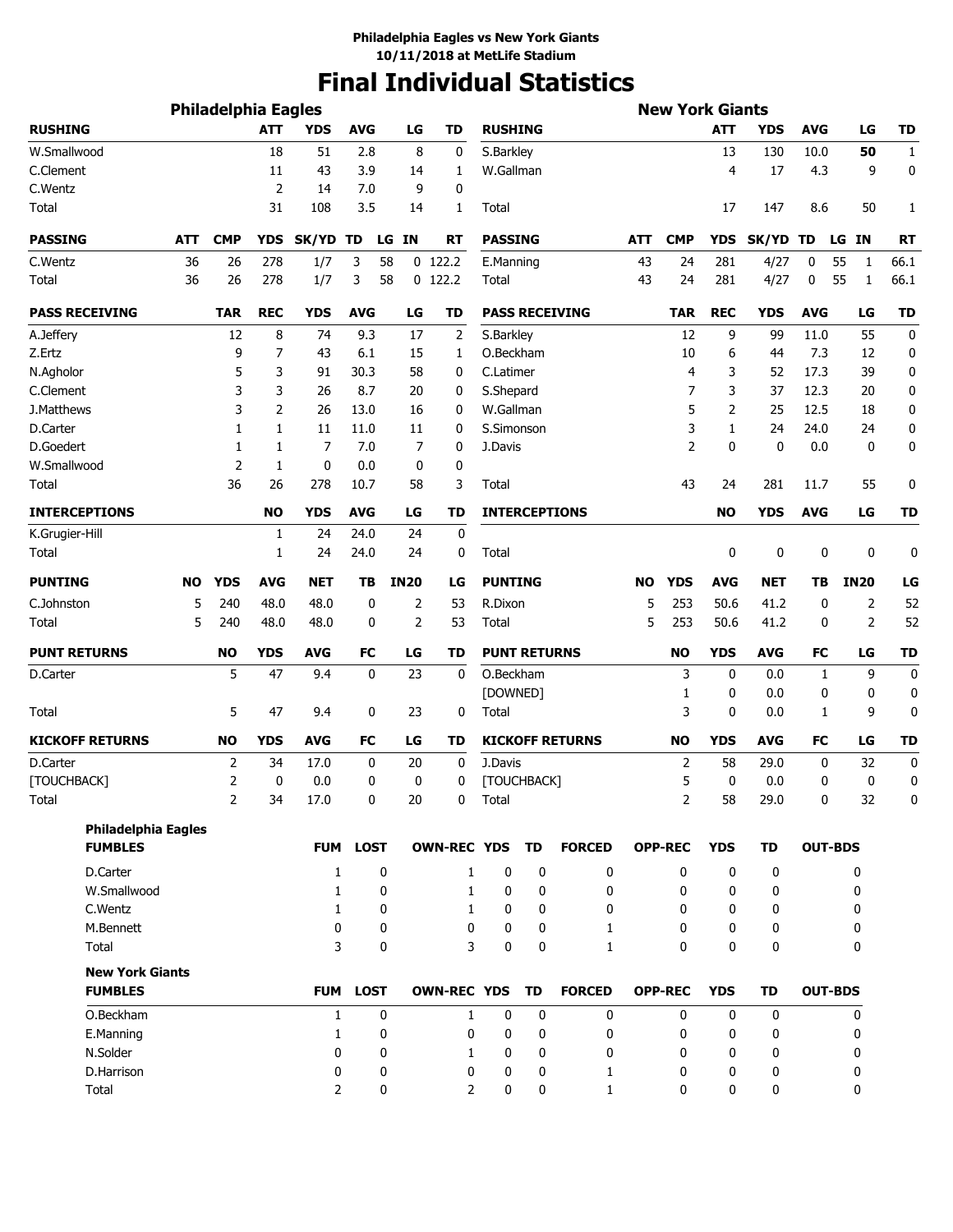## **Final Team Statistics**

| <b>Eagles</b><br><b>TOTAL FIRST DOWNS</b><br>23<br>By Rushing<br>5<br>By Passing<br>15<br><b>By Penalty</b><br>3<br>THIRD DOWN EFFICIENCY<br>9-16-56%<br><b>FOURTH DOWN EFFICIENCY</b><br>$0 - 0 - 0%$<br><b>TOTAL NET YARDS</b><br>379<br>Total Offensive Plays (inc. times thrown passing)<br>68<br>5.6<br>Average gain per offensive play<br><b>NET YARDS RUSHING</b><br>108<br><b>Total Rushing Plays</b><br>31<br>3.5<br>Average gain per rushing play<br>Tackles for a loss-number and yards<br>$2 - 9$<br><b>NET YARDS PASSING</b><br>271<br>$1 - 7$<br>Times thrown - yards lost attempting to pass<br>278<br>Gross yards passing<br><b>PASS ATTEMPTS-COMPLETIONS-HAD INTERCEPTED</b><br>$36 - 26 - 0$<br>7.3<br>Avg gain per pass play (inc.# thrown passing)<br><b>KICKOFFS Number-In End Zone-Touchbacks</b><br>$7 - 7 - 5$<br><b>PUNTS Number and Average</b><br>$5 - 48.0$<br><b>Had Blocked</b><br>0<br><b>FGs - PATs Had Blocked</b><br>$0-0$<br>48.0<br><b>Net Punting Average</b><br><b>TOTAL RETURN YARDAGE (Not Including Kickoffs)</b><br>71<br>No. and Yards Punt Returns<br>$5 - 47$<br>No. and Yards Kickoff Returns<br>$2 - 34$<br>No. and Yards Interception Returns<br>$1 - 24$<br><b>PENALTIES Number and Yards</b><br>$4 - 25$<br><b>FUMBLES Number and Lost</b><br>$3 - 0$<br><b>TOUCHDOWNS</b><br>4<br>Rushing<br>1<br>3<br>Passing<br><b>EXTRA POINTS Made-Attempts</b><br>$4 - 4$ | <b>Visitor</b> | Home          |
|-------------------------------------------------------------------------------------------------------------------------------------------------------------------------------------------------------------------------------------------------------------------------------------------------------------------------------------------------------------------------------------------------------------------------------------------------------------------------------------------------------------------------------------------------------------------------------------------------------------------------------------------------------------------------------------------------------------------------------------------------------------------------------------------------------------------------------------------------------------------------------------------------------------------------------------------------------------------------------------------------------------------------------------------------------------------------------------------------------------------------------------------------------------------------------------------------------------------------------------------------------------------------------------------------------------------------------------------------------------------------------------------------------------------|----------------|---------------|
|                                                                                                                                                                                                                                                                                                                                                                                                                                                                                                                                                                                                                                                                                                                                                                                                                                                                                                                                                                                                                                                                                                                                                                                                                                                                                                                                                                                                                   |                | <b>Giants</b> |
|                                                                                                                                                                                                                                                                                                                                                                                                                                                                                                                                                                                                                                                                                                                                                                                                                                                                                                                                                                                                                                                                                                                                                                                                                                                                                                                                                                                                                   |                | 17            |
|                                                                                                                                                                                                                                                                                                                                                                                                                                                                                                                                                                                                                                                                                                                                                                                                                                                                                                                                                                                                                                                                                                                                                                                                                                                                                                                                                                                                                   |                | 5             |
|                                                                                                                                                                                                                                                                                                                                                                                                                                                                                                                                                                                                                                                                                                                                                                                                                                                                                                                                                                                                                                                                                                                                                                                                                                                                                                                                                                                                                   |                | 11            |
|                                                                                                                                                                                                                                                                                                                                                                                                                                                                                                                                                                                                                                                                                                                                                                                                                                                                                                                                                                                                                                                                                                                                                                                                                                                                                                                                                                                                                   |                | 1             |
|                                                                                                                                                                                                                                                                                                                                                                                                                                                                                                                                                                                                                                                                                                                                                                                                                                                                                                                                                                                                                                                                                                                                                                                                                                                                                                                                                                                                                   |                | 4-14-29%      |
|                                                                                                                                                                                                                                                                                                                                                                                                                                                                                                                                                                                                                                                                                                                                                                                                                                                                                                                                                                                                                                                                                                                                                                                                                                                                                                                                                                                                                   |                | $0 - 1 - 0%$  |
|                                                                                                                                                                                                                                                                                                                                                                                                                                                                                                                                                                                                                                                                                                                                                                                                                                                                                                                                                                                                                                                                                                                                                                                                                                                                                                                                                                                                                   |                | 401           |
|                                                                                                                                                                                                                                                                                                                                                                                                                                                                                                                                                                                                                                                                                                                                                                                                                                                                                                                                                                                                                                                                                                                                                                                                                                                                                                                                                                                                                   |                | 64            |
|                                                                                                                                                                                                                                                                                                                                                                                                                                                                                                                                                                                                                                                                                                                                                                                                                                                                                                                                                                                                                                                                                                                                                                                                                                                                                                                                                                                                                   |                | 6.3           |
|                                                                                                                                                                                                                                                                                                                                                                                                                                                                                                                                                                                                                                                                                                                                                                                                                                                                                                                                                                                                                                                                                                                                                                                                                                                                                                                                                                                                                   |                | 147           |
|                                                                                                                                                                                                                                                                                                                                                                                                                                                                                                                                                                                                                                                                                                                                                                                                                                                                                                                                                                                                                                                                                                                                                                                                                                                                                                                                                                                                                   |                | 17            |
|                                                                                                                                                                                                                                                                                                                                                                                                                                                                                                                                                                                                                                                                                                                                                                                                                                                                                                                                                                                                                                                                                                                                                                                                                                                                                                                                                                                                                   |                | 8.6           |
|                                                                                                                                                                                                                                                                                                                                                                                                                                                                                                                                                                                                                                                                                                                                                                                                                                                                                                                                                                                                                                                                                                                                                                                                                                                                                                                                                                                                                   |                | $0 - 0$       |
|                                                                                                                                                                                                                                                                                                                                                                                                                                                                                                                                                                                                                                                                                                                                                                                                                                                                                                                                                                                                                                                                                                                                                                                                                                                                                                                                                                                                                   |                | 254           |
|                                                                                                                                                                                                                                                                                                                                                                                                                                                                                                                                                                                                                                                                                                                                                                                                                                                                                                                                                                                                                                                                                                                                                                                                                                                                                                                                                                                                                   |                | $4 - 27$      |
|                                                                                                                                                                                                                                                                                                                                                                                                                                                                                                                                                                                                                                                                                                                                                                                                                                                                                                                                                                                                                                                                                                                                                                                                                                                                                                                                                                                                                   |                | 281           |
|                                                                                                                                                                                                                                                                                                                                                                                                                                                                                                                                                                                                                                                                                                                                                                                                                                                                                                                                                                                                                                                                                                                                                                                                                                                                                                                                                                                                                   |                | $43 - 24 - 1$ |
|                                                                                                                                                                                                                                                                                                                                                                                                                                                                                                                                                                                                                                                                                                                                                                                                                                                                                                                                                                                                                                                                                                                                                                                                                                                                                                                                                                                                                   |                | 5.4           |
|                                                                                                                                                                                                                                                                                                                                                                                                                                                                                                                                                                                                                                                                                                                                                                                                                                                                                                                                                                                                                                                                                                                                                                                                                                                                                                                                                                                                                   |                | $4 - 3 - 2$   |
|                                                                                                                                                                                                                                                                                                                                                                                                                                                                                                                                                                                                                                                                                                                                                                                                                                                                                                                                                                                                                                                                                                                                                                                                                                                                                                                                                                                                                   |                | $5 - 50.6$    |
|                                                                                                                                                                                                                                                                                                                                                                                                                                                                                                                                                                                                                                                                                                                                                                                                                                                                                                                                                                                                                                                                                                                                                                                                                                                                                                                                                                                                                   |                | 0             |
|                                                                                                                                                                                                                                                                                                                                                                                                                                                                                                                                                                                                                                                                                                                                                                                                                                                                                                                                                                                                                                                                                                                                                                                                                                                                                                                                                                                                                   |                | $0 - 0$       |
|                                                                                                                                                                                                                                                                                                                                                                                                                                                                                                                                                                                                                                                                                                                                                                                                                                                                                                                                                                                                                                                                                                                                                                                                                                                                                                                                                                                                                   |                | 41.2          |
|                                                                                                                                                                                                                                                                                                                                                                                                                                                                                                                                                                                                                                                                                                                                                                                                                                                                                                                                                                                                                                                                                                                                                                                                                                                                                                                                                                                                                   |                | $\Omega$      |
|                                                                                                                                                                                                                                                                                                                                                                                                                                                                                                                                                                                                                                                                                                                                                                                                                                                                                                                                                                                                                                                                                                                                                                                                                                                                                                                                                                                                                   |                | $3 - 0$       |
|                                                                                                                                                                                                                                                                                                                                                                                                                                                                                                                                                                                                                                                                                                                                                                                                                                                                                                                                                                                                                                                                                                                                                                                                                                                                                                                                                                                                                   |                | 2-58          |
|                                                                                                                                                                                                                                                                                                                                                                                                                                                                                                                                                                                                                                                                                                                                                                                                                                                                                                                                                                                                                                                                                                                                                                                                                                                                                                                                                                                                                   |                | $0 - 0$       |
|                                                                                                                                                                                                                                                                                                                                                                                                                                                                                                                                                                                                                                                                                                                                                                                                                                                                                                                                                                                                                                                                                                                                                                                                                                                                                                                                                                                                                   |                | $5 - 61$      |
|                                                                                                                                                                                                                                                                                                                                                                                                                                                                                                                                                                                                                                                                                                                                                                                                                                                                                                                                                                                                                                                                                                                                                                                                                                                                                                                                                                                                                   |                | $2 - 0$       |
|                                                                                                                                                                                                                                                                                                                                                                                                                                                                                                                                                                                                                                                                                                                                                                                                                                                                                                                                                                                                                                                                                                                                                                                                                                                                                                                                                                                                                   |                | 1             |
|                                                                                                                                                                                                                                                                                                                                                                                                                                                                                                                                                                                                                                                                                                                                                                                                                                                                                                                                                                                                                                                                                                                                                                                                                                                                                                                                                                                                                   |                | 1             |
|                                                                                                                                                                                                                                                                                                                                                                                                                                                                                                                                                                                                                                                                                                                                                                                                                                                                                                                                                                                                                                                                                                                                                                                                                                                                                                                                                                                                                   |                | $\pmb{0}$     |
|                                                                                                                                                                                                                                                                                                                                                                                                                                                                                                                                                                                                                                                                                                                                                                                                                                                                                                                                                                                                                                                                                                                                                                                                                                                                                                                                                                                                                   |                | $1 - 1$       |
| Kicking Made-Attempts<br>$4 - 4$                                                                                                                                                                                                                                                                                                                                                                                                                                                                                                                                                                                                                                                                                                                                                                                                                                                                                                                                                                                                                                                                                                                                                                                                                                                                                                                                                                                  |                | $1 - 1$       |
| <b>FIELD GOALS Made-Attempts</b><br>$2 - 3$                                                                                                                                                                                                                                                                                                                                                                                                                                                                                                                                                                                                                                                                                                                                                                                                                                                                                                                                                                                                                                                                                                                                                                                                                                                                                                                                                                       |                | $2 - 3$       |
| <b>RED ZONE EFFICIENCY</b><br>4-6-67%                                                                                                                                                                                                                                                                                                                                                                                                                                                                                                                                                                                                                                                                                                                                                                                                                                                                                                                                                                                                                                                                                                                                                                                                                                                                                                                                                                             |                | $0 - 3 - 0%$  |
| 3-3-100%<br><b>GOAL TO GO EFFICIENCY</b>                                                                                                                                                                                                                                                                                                                                                                                                                                                                                                                                                                                                                                                                                                                                                                                                                                                                                                                                                                                                                                                                                                                                                                                                                                                                                                                                                                          |                | $0 - 1 - 0%$  |
| <b>SAFETIES</b><br>0                                                                                                                                                                                                                                                                                                                                                                                                                                                                                                                                                                                                                                                                                                                                                                                                                                                                                                                                                                                                                                                                                                                                                                                                                                                                                                                                                                                              |                | 0             |
| <b>FINAL SCORE</b><br>34                                                                                                                                                                                                                                                                                                                                                                                                                                                                                                                                                                                                                                                                                                                                                                                                                                                                                                                                                                                                                                                                                                                                                                                                                                                                                                                                                                                          |                | 13            |
| TIME OF POSSESSION<br>32:30                                                                                                                                                                                                                                                                                                                                                                                                                                                                                                                                                                                                                                                                                                                                                                                                                                                                                                                                                                                                                                                                                                                                                                                                                                                                                                                                                                                       |                | 27:30         |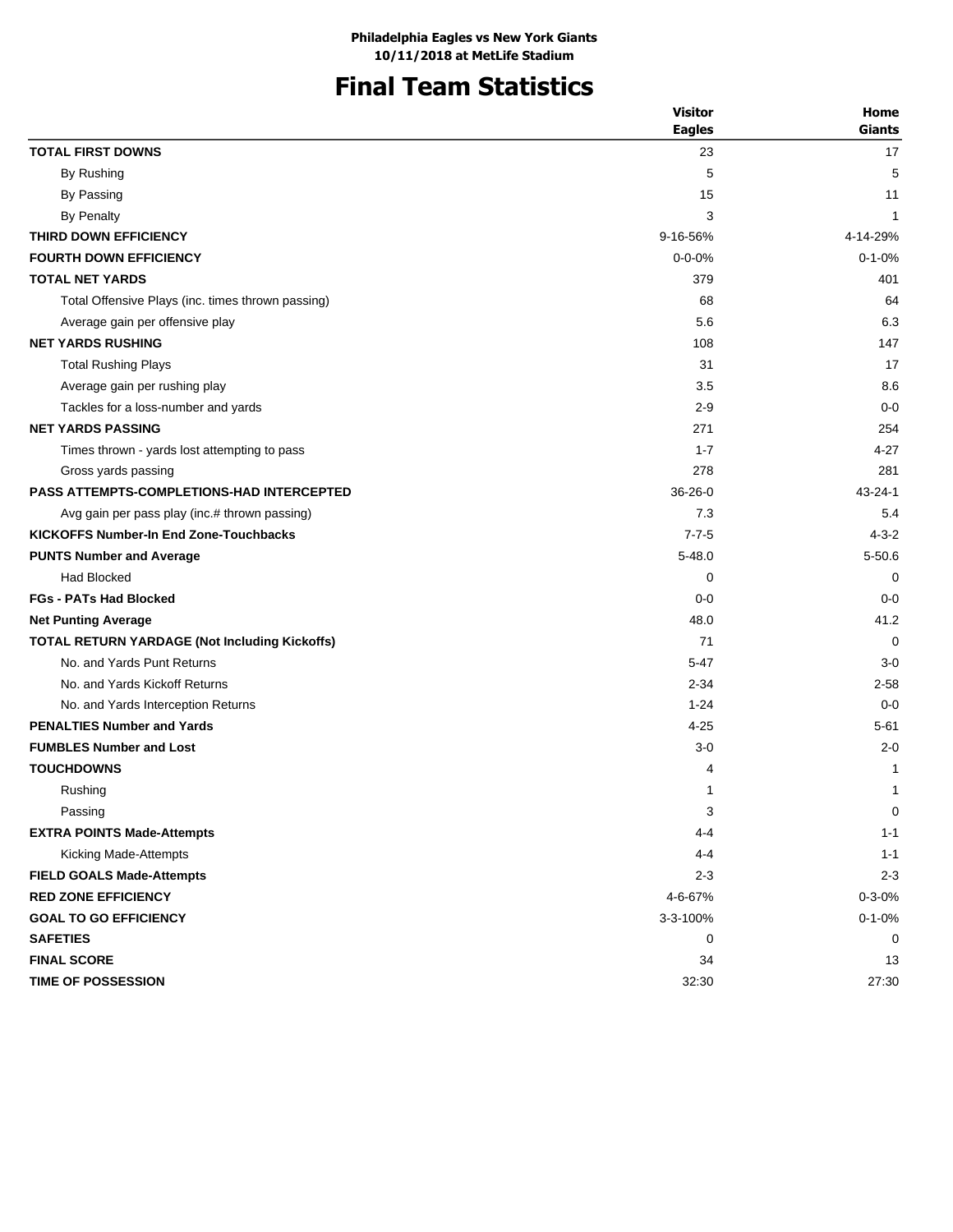# **Ball Possession And Drive Chart**

#### **Philadelphia Eagles**

-----------------------------------

| #  | Time<br>Recd | Time<br>Lost | <b>Time How Ball</b><br><b>Poss Obtained</b> | <b>Drive</b><br>Began | #<br><b>Play</b> | Yds<br>Gain | Yds<br><b>Pen</b> | <b>Net</b><br>Yds | 1st<br>Down | Last<br><b>Scrm</b> | <b>How Given</b><br>Up |  |
|----|--------------|--------------|----------------------------------------------|-----------------------|------------------|-------------|-------------------|-------------------|-------------|---------------------|------------------------|--|
|    | 14:15        | 13:15        | 1:00 Interception                            | NYG 16                | 3                | 16          | $\bf{0}$          | 16                |             | * NYG 13            | Touchdown              |  |
|    | 10:06        | 6:56         | 3:10 Kickoff                                 | <b>PHI 14</b>         | 6                | 46          | $-10$             | 36                |             | 50                  | Punt                   |  |
| 3  | 4:49         | 1:28         | 3:21 Punt                                    | <b>NYG 44</b>         | 6                | 44          | 0                 | 44                | 3           | $*$ NYG 1           | Touchdown              |  |
| 4  | 0:15         | 13:30        | $1:45$ Punt                                  | <b>PHI 20</b>         | 3                | 6           | 0                 | 6                 | 0           | PHI 26              | Punt                   |  |
| 5  | 9:47         | 8:14         | 1:33 Punt                                    | <b>PHI 14</b>         | 3                | 9           | 0                 | 9                 | 0           | <b>PHI 23</b>       | Punt                   |  |
| 6  | 5:44         | 4:22         | 1:22 Kickoff                                 | <b>PHI 25</b>         | 4                | 75          | 0                 | 75                | 2           | * NYG 10            | Touchdown              |  |
|    | 3:02         | 1:29         | $1:33$ Punt                                  | 50                    | 6                | 20          | 15                | 35                | 2           | * NYG 15            | Field Goal             |  |
| 8  | 0:23         | 0:02         | 0:21 Missed FG                               | <b>PHI 42</b>         | 3                | 11          | 11                | 22                | 2           | NYG 36              | Missed FG              |  |
| 9  | 15:00        | 8:42         | 6:18 Kickoff                                 | <b>PHI 25</b>         | 12               | 75          | $\mathbf{0}$      | 75                | 6           | $*$ NYG 1           | Touchdown              |  |
| 10 | 6:10         | 14:52        | 6:18 Kickoff                                 | <b>PHI 24</b>         | 13               | 49          | 15                | 64                | 4           | * NYG 12            | Field Goal             |  |
| 11 | 12:17        | 10:08        | 2:09 Punt                                    | PHI 18                | 3                | 4           | 0                 | 4                 | 0           | <b>PHI 22</b>       | Punt                   |  |
| 12 | 5:19         | 1:39         | 3:40 Downs                                   | PHI <sub>5</sub>      | 9                | 24          | 0                 | 24                | 2           | <b>PHI 29</b>       | Punt                   |  |

(377) Average PHI 31

|    | <b>New York Giants</b> |              |                                              |                       |                  |             |            |            |              |                     |                        |
|----|------------------------|--------------|----------------------------------------------|-----------------------|------------------|-------------|------------|------------|--------------|---------------------|------------------------|
| #  | Time<br>Recd           | Time<br>Lost | <b>Time How Ball</b><br><b>Poss Obtained</b> | <b>Drive</b><br>Began | #<br><b>Play</b> | Yds<br>Gain | Yds<br>Pen | Net<br>Yds | 1st<br>Down  | Last<br><b>Scrm</b> | <b>How Given</b><br>Up |
|    | 15:00                  | 14:15        | 0:45 Kickoff                                 | <b>NYG 25</b>         | 2                | 8           | 0          | 8          | 0            | <b>NYG 33</b>       | Interception           |
|    | 13:15                  | 10:06        | 3:09 Kickoff                                 | <b>NYG 25</b>         |                  | 60          | 0          | 60         | 2            | * PHI 15            | Field Goal             |
| 3  | 6:56                   | 4:49         | 2:07 Punt                                    | NYG <sub>9</sub>      | 3                |             | 0          | 7          | 0            | <b>NYG 16</b>       | Punt                   |
| 4  | 1:28                   | 0:15         | 1:13 Kickoff                                 | <b>NYG 25</b>         | 3                | $\Omega$    | 5          | 5          | $\mathbf{0}$ | <b>NYG 30</b>       | Punt                   |
| 5  | 13:30                  | 9:47         | 3:43 Punt                                    | <b>NYG 22</b>         | 5                | 27          | -10        | 17         | 1            | <b>NYG 39</b>       | Punt                   |
| 6  | 8:14                   | 5:44         | 2:30 Punt                                    | <b>NYG 32</b>         | 9                | 65          | 0          | 65         | 2            | $*$ PHI 3           | Field Goal             |
|    | 4:22                   | 3:02         | 1:20 Kickoff                                 | <b>NYG 25</b>         | 3                | -6          | 0          | -6         | 0            | <b>NYG 19</b>       | Punt                   |
| 8  | 1:29                   | 0:23         | 1:06 Kickoff                                 | <b>NYG 25</b>         | 5                | 41          | 0          | 41         | 1            | <b>PHI 34</b>       | Missed FG              |
| 9  | 0:02                   | 0:00         | 0:02 Missed FG                               | <b>NYG 44</b>         |                  | 20          | 0          | 20         | $\mathbf{1}$ | <b>NYG 44</b>       | End of Half            |
| 10 | 8:42                   | 6:10         | 2:32 Kickoff                                 | <b>NYG 25</b>         | 5                | 75          | $\Omega$   | 75         | 3            | 50                  | Touchdown              |
| 11 | 14:52                  | 12:17        | 2:35 Kickoff                                 | <b>NYG 27</b>         | 6                | 6           | 0          | 6          |              | <b>NYG 33</b>       | Punt                   |
| 12 | 10:08                  | 5:19         | 4:49 Punt                                    | <b>NYG 37</b>         | 14               | 58          | 0          | 58         | 4            | $*$ PHI 5           | Downs                  |
| 13 | 1:39                   | 0:00         | 1:39 Punt                                    | <b>NYG 10</b>         | 4                | 40          | 0          | 40         | 2            | <b>NYG 26</b>       | End of Game            |

(331) Average NYG 25

**\* inside opponent's 20**

|                | <b>Time of Possession by Quarter</b>   | 1st                    | 2nd  | 3rd   | 4th                | ЮT | Total |
|----------------|----------------------------------------|------------------------|------|-------|--------------------|----|-------|
| <b>Visitor</b> | Philadelphia Eagles                    | 7:46                   | 6:19 | 12:28 | 5:57               |    | 32:30 |
| Home           | New York Giants                        | 7:14                   | 8:41 | 2:32  | 9:03               |    | 27:30 |
|                | <b>Kickoff Drive No.-Start Average</b> | Eagles: $4$ - $PHI$ 22 |      |       | Giants: 7 - NYG 25 |    |       |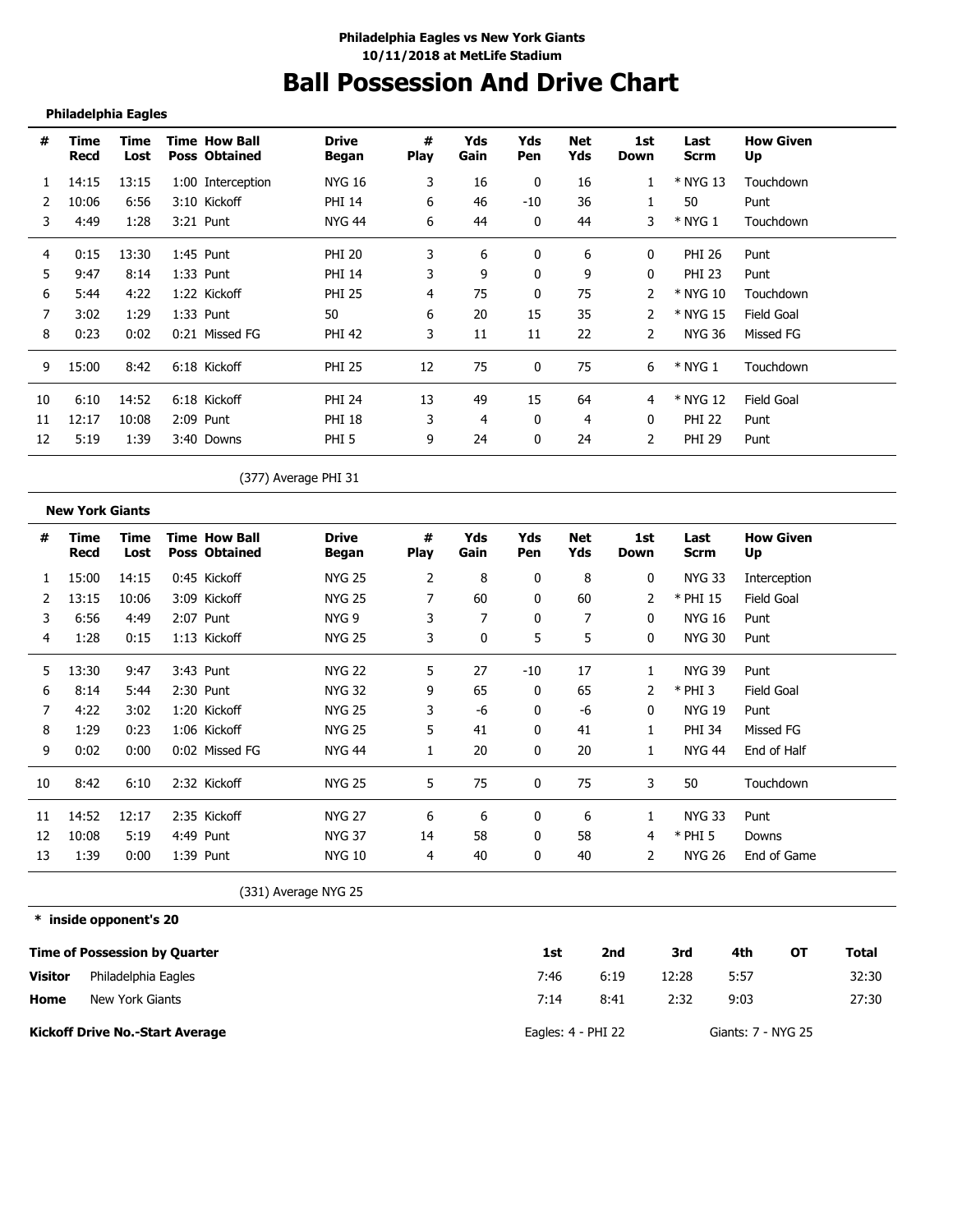### **Final Defensive Statistics**

| Philadelphia Eagles |            |                |              |              | <b>Regular Defensive Plays</b> |              |             |    |           |              |           |              | <b>Special Teams</b> |    |           |           |            | <b>Misc</b> |    |             |
|---------------------|------------|----------------|--------------|--------------|--------------------------------|--------------|-------------|----|-----------|--------------|-----------|--------------|----------------------|----|-----------|-----------|------------|-------------|----|-------------|
|                     | <b>TKL</b> | AST            | <b>COMB</b>  | <b>SK</b>    | <b>YDS TFL</b>                 |              | Q           | ΙN | <b>PD</b> | FF           | <b>FR</b> | <b>TKL</b>   | <b>AST</b>           | FF | <b>FR</b> | <b>BL</b> | <b>TKL</b> | <b>AST</b>  | FF | <b>FR</b>   |
| J.Hicks             | 5          | 5              | 10           | 0            | 0                              | 0            | 0           | 0  |           | 0            | 0         | 0            | 0                    | 0  | 0         | 0         | 0          | n           | 0  | $\mathbf 0$ |
| J.Mills             |            | 2              | 9            | 0            | 0                              | 0            | 0           | 0  | 2         | 0            | 0         | 1            | 0                    | 0  | 0         | 0         | 0          | 0           | 0  | 0           |
| N.Bradham           |            | 0              | 6            |              | 7                              | 1            |             | 0  | 1         | 0            | 0         | 0            | $\mathbf 0$          | 0  | 0         | 0         | 0          | 0           | 0  | 0           |
| M.Jenkins           | 5          | 1              | 6            | 0            | 0                              | 0            | 0           | 0  | 0         | 0            | 0         | 0            | 0                    | 0  | 0         | 0         | 0          | 0           | 0  | 0           |
| M.Bennett           | 4          | $\overline{2}$ | 6            | $\mathbf{1}$ | 8                              | $\mathbf{1}$ | 3           | 0  | 0         | $\mathbf{1}$ | 0         | 0            | 0                    | 0  | 0         | 0         | 0          | 0           | 0  | $\mathbf 0$ |
| F.Cox               | 3          | 3              | 6            | 1            | 6                              |              | 3           | 0  | 0         | 0            | 0         | 0            | 0                    | 0  | 0         | 0         | 0          | 0           | ŋ  | 0           |
| A.Maddox            | 3          | 3              | 6            | 0            | 0                              | 0            | 0           | 0  | 0         | 0            | 0         | 0            | 0                    | 0  | 0         | 0         | 0          | 0           | 0  | 0           |
| <b>T.Hester</b>     | 2          | 0              | 2            | 0            | 0                              | 0            | 1           | 0  | 0         | 0            | 0         | 0            | 0                    | 0  | 0         | 0         | 0          | 0           | 0  | 0           |
| R.Darby             | 2          | $\Omega$       | 2            | $\mathbf{0}$ | $\mathbf{0}$                   | 0            | $\mathbf 0$ | 0  | 4         | 0            | 0         | $\mathbf{0}$ | 0                    | 0  | 0         | 0         | 0          | 0           | 0  | 0           |
| D.Barnett           |            | 1              | 2            | 0            | 0                              | 0            | 3           | 0  | 0         | 0            | 0         | 0            | 0                    | 0  | 0         | 0         | 0          | 0           | ŋ  | 0           |
| <b>B.Graham</b>     |            | 1              | 2            | 0            | 0                              | 0            | 0           | 0  | 0         | 0            | 0         | 0            | 0                    | 0  | 0         | 0         | 0          | 0           | n  | 0           |
| D.Vaeao             |            | 0              | 1            | 1            | 6                              | 1            | 1           | 0  | 0         | 0            | 0         | 0            | 0                    | 0  | 0         | 0         | 0          | 0           | 0  | 0           |
| K.Grugier-Hill      | 1          | $\mathbf{0}$   | $\mathbf{1}$ | $\mathbf{0}$ | $\mathbf{0}$                   | 0            | 0           | 1  | 1         | 0            | 0         | $\mathbf{0}$ | 0                    | 0  | 0         | 0         | 0          | 0           | 0  | 0           |
| T.Sullivan          |            | 0              | 1            | 0            | 0                              | 0            | 0           | 0  | 0         | 0            | 0         | 0            | 0                    | 0  | 0         | 0         | 0          | 0           | 0  | 0           |
| C.Long              | 0          | 1              | 1            | 0            | 0                              | 0            | 1           | 0  | 0         | 0            | 0         | 0            | 0                    | 0  | 0         | 0         | 0          | 0           | 0  | 0           |
| S.Jones             | 0          | 1              | 1            | 0            | 0                              | 0            | 0           | 0  | 0         | 0            | 0         | 0            | 0                    | 0  | 0         | 0         | 0          | 0           | 0  | 0           |
| D.Goedert           | 0          | 0              | $\mathbf{0}$ | 0            | $\mathbf{0}$                   | 0            | 0           | 0  | 0         | 0            | 0         | 1            | 1                    | 0  | 0         | 0         | 0          | 0           | 0  | $\mathbf 0$ |
| J.Adams             |            | 0              | 0            | 0            | 0                              | 0            | 0           | 0  | 0         | 0            | 0         | 1            | 0                    | 0  | 0         | 0         | 0          | 0           | 0  | 0           |
| J.Perkins           | 0          | 0              | 0            | 0            | 0                              | 0            | 0           | 0  | 0         | 0            | 0         |              | 0                    | 0  | 0         | 0         | 0          | 0           | 0  | 0           |
| C.Clement           | 0          | 0              | 0            | 0            | 0                              | 0            | 0           | 0  | 0         | 0            | 0         | 0            | 1                    | 0  | 0         | 0         | 0          | 0           | 0  | 0           |
| D.Carter            | $\Omega$   | $\mathbf{0}$   | $\mathbf{0}$ | $\mathbf{0}$ | 0                              | 0            | 0           | 0  | 0         | 0            | 0         | 0            | 0                    | 0  | 1         | 0         | 0          | 0           | 0  | 0           |
| C.Wentz             | 0          | 0              | 0            | 0            | 0                              | 0            | 0           | 0  | 0         | 0            | 0         | 0            | 0                    | 0  | 0         | 0         | 0          | 0           | 0  | 1           |
| W.Smallwood         |            | 0              | 0            | 0            | 0                              | 0            | 0           | 0  | 0         | 0            | 0         | 0            | 0                    | 0  | 0         | 0         | 0          | 0           | 0  | -1          |
| Total               | 42         | 20             | 62           | 4            | 27                             |              | 4 13        | 1  | 9         | 1            | 0         | 4            | 2                    | Ω  | 1         | 0         | 0          | 0           | 0  |             |

**TKL = Tackle AST = Assist COMB = Combined QH=QB Hit IN = Interception PD = Pass Defense FF = Forced Fumble FR = Fumble Recovery**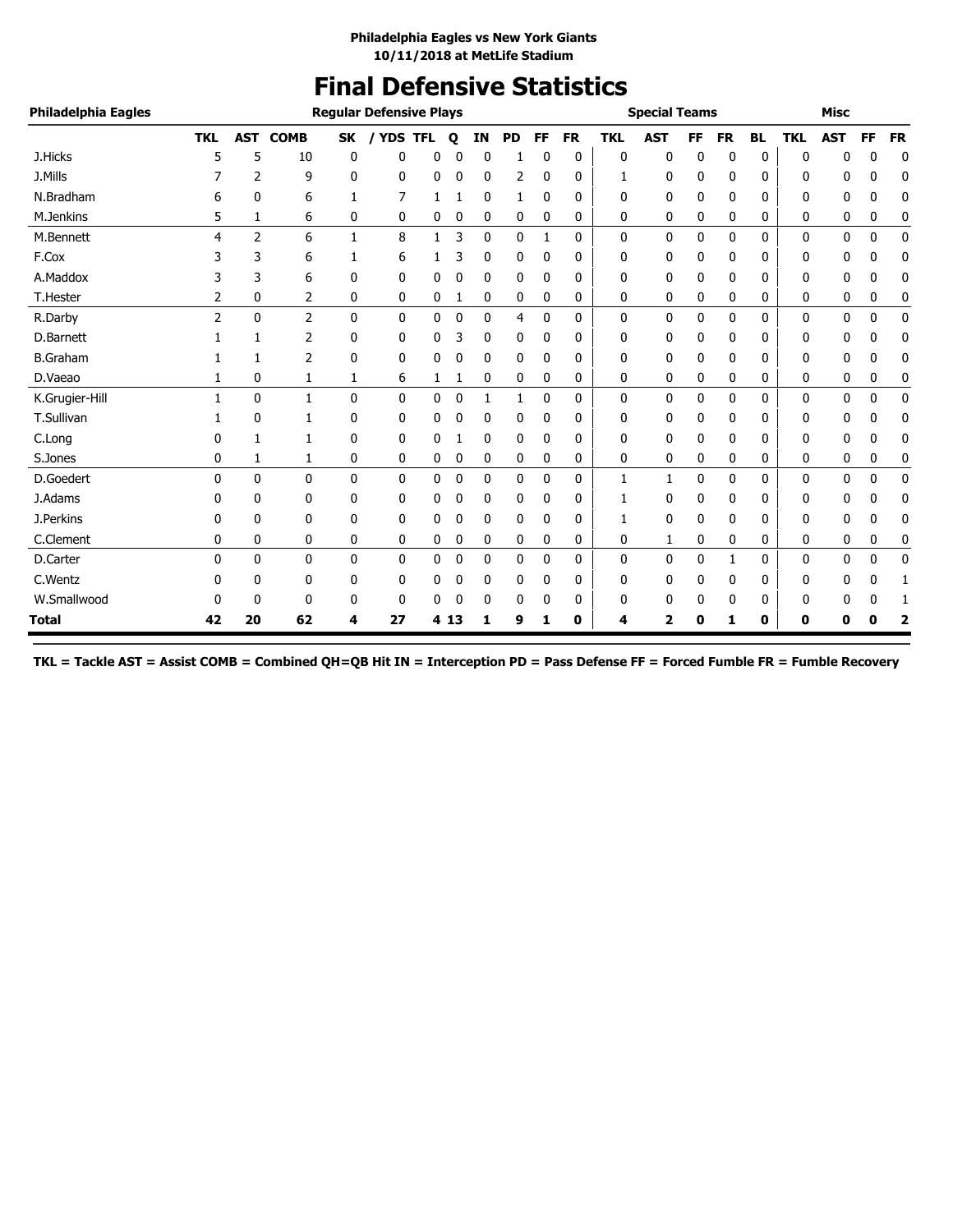# **Final Defensive Statistics**

| <b>New York Giants</b> |              |              |                |              | <b>Regular Defensive Plays</b> |        |             |              |              |             |           |              | <b>Special Teams</b> |           |           |           |              | <b>Misc</b> |              |             |
|------------------------|--------------|--------------|----------------|--------------|--------------------------------|--------|-------------|--------------|--------------|-------------|-----------|--------------|----------------------|-----------|-----------|-----------|--------------|-------------|--------------|-------------|
|                        | <b>TKL</b>   | <b>AST</b>   | <b>COMB</b>    | <b>SK</b>    | / YDS                          | TFL QH |             | ΙN           | <b>PD</b>    | <b>FF</b>   | <b>FR</b> | <b>TKL</b>   | <b>AST</b>           | <b>FF</b> | <b>FR</b> | <b>BL</b> | <b>TKL</b>   | <b>AST</b>  | <b>FF</b>    | <b>FR</b>   |
| L.Collins              | 8            | 2            | 10             | 0            | 0                              | 1      | 0           | 0            | 0            | 0           | 0         | 0            | 0                    | 0         | 0         | 0         | 0            | 0           | 0            | 0           |
| A.Ogletree             | 8            | 0            | 8              | 0            | 0                              | 1      |             | 0            | 0            | 0           | 0         | 0            | 0                    | 0         | 0         | 0         | 0            | 0           | 0            | 0           |
| E.Apple                | 6            | 2            | 8              | 0            | 0                              | 0      | 0           | 0            | 3            | 0           | 0         | 0            | 0                    | 0         | 0         | 0         | 0            | 0           | 0            | 0           |
| <b>B.Goodson</b>       | 5            | 1            | 6              | 0            | 0                              | 0      | 2           | 0            | 0            | 0           | 0         | 0            | 0                    | 0         | 0         | 0         | 0            | 0           | 0            | 0           |
| C.Riley                | 5            | 1            | 6              | 0            | 0                              | 0      | $\pmb{0}$   | 0            | $\mathbf{0}$ | $\mathbf 0$ | 0         | 0            | $\mathbf 0$          | 0         | 0         | 0         | $\mathbf 0$  | 0           | $\mathbf 0$  | $\pmb{0}$   |
| K.Wynn                 |              | 2            | 6              | 0            | 0                              | 1      | 0           | 0            | 0            | 0           | 0         | 0            | 0                    | 0         | 0         | 0         | 0            | 0           | 0            | 0           |
| D.Harrison             |              | 2            | 5              | 0            | 0                              | 0      | 0           | 0            | 0            | 1           | 0         | 0            | $\mathbf 0$          | 0         | 0         | 0         | 0            | 0           | 0            | 0           |
| N.Stupar               | 2            | 1            | 3              | 0            | 0                              | 0      | 0           | 0            | 0            | 0           | 0         | 2            | 0                    | 0         | 0         | 0         | 0            | 0           | 0            | 0           |
| M.Thomas               |              | 2            | 3              | 0            | 0                              | 0      | 0           | 0            | 0            | 0           | 0         | 0            | $\mathbf{1}$         | 0         | 0         | 0         | $\mathbf{0}$ | 0           | 0            | 0           |
| J.Mauro                |              | 2            | 3              | 0            | 0                              | 0      | 0           | 0            | 0            | 0           | 0         | O            | 0                    | 0         | 0         | 0         | 0            | 0           | 0            | 0           |
| O.Vernon               | 2            | $\mathbf{0}$ | 2              | 1            | 7                              | 1      | 2           | 0            | 0            | 0           | 0         | O            | 0                    | 0         | 0         | 0         | 0            | 0           | 0            | $\mathbf 0$ |
| <b>B.Webb</b>          | 2            | 0            | 2              | 0            | 0                              | 0      | 0           | 0            | 0            | 0           | 0         | 0            | 0                    | 0         | 0         | 0         | 0            | 0           | 0            | 0           |
| <b>B.Hill</b>          | 2            | $\mathbf{0}$ | $\overline{2}$ | $\mathbf{0}$ | 0                              | 0      | 0           | $\mathbf{0}$ | $\mathbf{0}$ | 0           | 0         | 0            | 0                    | 0         | 0         | 0         | 0            | 0           | $\mathbf{0}$ | $\mathbf 0$ |
| J.Jenkins              |              | 1            | 2              | 0            | 0                              | 0      | 0           | 0            | 0            | 0           | 0         | 0            | 0                    | 0         | 0         | 0         | 0            | 0           | 0            | 0           |
| D.Tomlinson            |              | 0            | 1              | 0            | 0                              | 0      | 0           | 0            | 0            | 0           | 0         | 0            | 0                    | 0         | 0         | 0         | 0            | 0           | 0            | 0           |
| C.Barwin               | 0            | 1            | 1              | 0            | 0                              | 0      | 0           | 0            | 0            | 0           | 0         | 0            | 0                    | 0         | 0         | 0         | 0            | 0           | 0            | $\mathbf 0$ |
| L.Carter               | $\mathbf{0}$ | $\mathbf{1}$ | 1              | 0            | 0                              | 0      | 0           | 0            | 0            | 0           | 0         | 0            | 0                    | 0         | 0         | 0         | 0            | 0           | 0            | $\mathbf 0$ |
| K.Martin               |              | 1            | 1              | 0            | 0                              | 0      | 0           | 0            | 0            | 0           | 0         | 0            | 0                    | 0         | 0         | 0         | 0            | 0           | 0            | 0           |
| J.Davis                | 0            | 0            | 0              | 0            | 0                              | 0      | 0           | 0            | 0            | 0           | 0         | 1            | 0                    | 0         | 0         | 0         | 0            | 0           | 0            | 0           |
| A.Hamilton             | 0            | 0            | 0              | 0            | 0                              | 0      | 0           | 0            | 0            | 0           | 0         | 1            | 0                    | 0         | 0         | 0         | 0            | 0           | 0            | 0           |
| S.Chandler             | $\Omega$     | $\mathbf{0}$ | $\mathbf{0}$   | $\mathbf{0}$ | 0                              | 0      | 0           | 0            | 0            | 0           | 0         | 1            | 0                    | 0         | 0         | 0         | $\mathbf{0}$ | 0           | $\mathbf 0$  | 0           |
| R.Armstrong            | 0            | 0            | 0              | 0            | 0                              | 0      | 0           | 0            | 0            | 0           | 0         | 0            | 1                    | 0         | 0         | 0         | 0            | 0           | 0            | 0           |
| E.Penny                | 0            | 0            | 0              | 0            | 0                              | 0      | 0           | 0            | 0            | 0           | 0         | 0            | 1                    | 0         | 0         | 0         | 0            | 0           | 0            | 0           |
| O.Beckham              | 0            | 0            | 0              | 0            | 0                              | 0      | 0           | 0            | 0            | 0           | 0         | 0            | 0                    | 0         | 1         | 0         | 0            | 0           | 0            | 0           |
| S.Barkley              | $\Omega$     | $\Omega$     | $\mathbf{0}$   | $\mathbf{0}$ | 0                              | 0      | $\mathbf 0$ | 0            | 0            | 0           | 0         | $\mathbf{0}$ | $\mathbf 0$          | 0         | 0         | 0         | $\mathbf{1}$ | 0           | $\mathbf 0$  | $\mathbf 0$ |
| N.Solder               | 0            | 0            | 0              | 0            | 0                              | 0      | 0           | 0            | 0            | 0           | 0         | 0            | 0                    | 0         | 0         | 0         | 0            | 0           | 0            | 1           |
| Total                  | 51           | 19           | 70             | 1            | 7                              | 4      | 5           | 0            | 3            | 1           | 0         | 5            | 3                    | 0         | 1         | 0         | 1            | 0           | 0            | 1           |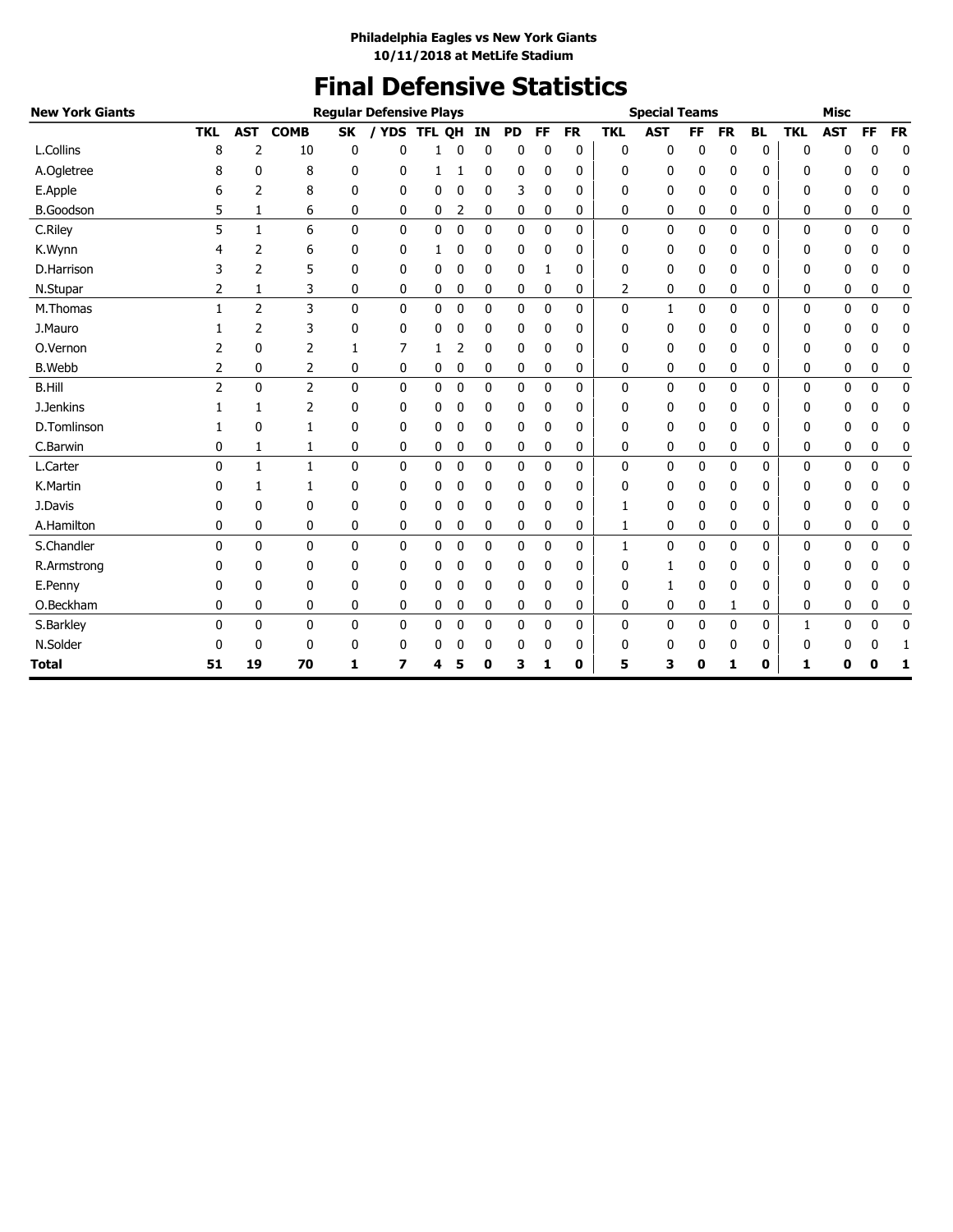## **First Half Summary**

|        |     | PERIOD SCORES                                          |                                                                           | TIME OF POSSESSION         |                 |              |
|--------|-----|--------------------------------------------------------|---------------------------------------------------------------------------|----------------------------|-----------------|--------------|
| Eagles |     | $14 \t10 = 24$                                         | Eagles                                                                    | 14:05                      |                 |              |
| Giants |     | $3 \ 3 = 6$                                            | Giants                                                                    | 15:55                      |                 |              |
|        |     |                                                        | <b>Scoring Plays</b>                                                      |                            |                 |              |
| Team   | Qtr | Time Play Description (Extra Point) (Drive Info)       |                                                                           |                            | <b>Visitor</b>  | Home         |
| Eagles |     |                                                        | 13:15 A. Jeffery 13 yd. pass from C. Wentz (J. Elliott kick) (3-16, 1:00) |                            |                 | $\mathbf{0}$ |
| Giants |     | 10:06 A.Rosas 33 yd. Field Goal (7-60, 3:09)           |                                                                           |                            |                 | 3            |
| Eagles |     | 1:28 C.Clement 1 yd. run (J.Elliott kick) (6-44, 3:21) |                                                                           |                            | 14              | 3            |
| Giants |     | 5:44 A. Rosas 21 yd. Field Goal (9-65, 2:30)           |                                                                           |                            | 14              | 6            |
| Eagles |     |                                                        | 4:22 Z.Ertz 10 yd. pass from C.Wentz (J.Elliott kick) (4-75, 1:22)        |                            | 21              | 6            |
| Eagles |     | 1:29 J. Elliott 33 yd. Field Goal (6-35, 1:33)         |                                                                           |                            | 24              | 6            |
|        |     |                                                        |                                                                           | <b>Dhiladelphia Fagles</b> | Now York Ciante |              |

|                                            | Philadelphia Eagles | New York Giants |
|--------------------------------------------|---------------------|-----------------|
| <b>TOTAL FIRST DOWNS</b>                   | 11                  |                 |
| First Downs Rushing-Passing-by Penalty     | $3 - 6 - 2$         | $2 - 4 - 1$     |
| <b>THIRD DOWN EFFICIENCY</b>               | $3 - 7 - 43%$       | $0 - 8 - 0%$    |
| <b>TOTAL NET YARDS</b>                     | 227                 | 222             |
| <b>Total Offensive Plays</b>               | 32                  | 35              |
| <b>NET YARDS RUSHING</b>                   | 52                  | 74              |
| <b>NET YARDS PASSING</b>                   | 175                 | 148             |
| Gross Yards Passing                        | 175                 | 162             |
| Times thrown-yards lost attempting to pass | $0-0$               | $2 - 14$        |
| Pass Attempts-Completions-Had Intercepted  | $21 - 14 - 0$       | $23 - 10 - 1$   |
| <b>Punts-Number and Average</b>            | $3 - 45.7$          | $4 - 50.8$      |
| <b>Penalties-Number and Yards</b>          | $4 - 25$            | $4 - 46$        |
| <b>Fumbles-Number and Lost</b>             | $1 - 0$             | $2 - 0$         |
| <b>Red Zone Efficiency</b>                 | $3 - 4 - 75%$       | $0 - 2 - 0%$    |
| <b>Average Drive Start</b>                 | <b>PHI 38</b>       | <b>NYG 26</b>   |

|                            |            | <b>Philadelphia Eagles</b> |                         |                                |            |           |    |           |             |             |                         |          |                       |            |                      |            |              | <b>New York Giants</b> |            |              |            |             |    |           |
|----------------------------|------------|----------------------------|-------------------------|--------------------------------|------------|-----------|----|-----------|-------------|-------------|-------------------------|----------|-----------------------|------------|----------------------|------------|--------------|------------------------|------------|--------------|------------|-------------|----|-----------|
| <b>RUSHING</b>             |            |                            | <b>ATT</b>              | <b>YDS</b>                     | <b>AVG</b> |           | LG |           | <b>TD</b>   |             | <b>RUSHING</b>          |          |                       |            |                      |            |              | <b>ATT</b>             | <b>YDS</b> |              | <b>AVG</b> |             | LG | <b>TD</b> |
| W.Smallwood                |            |                            | $\overline{7}$          | 26                             | 3.7        |           | 8  |           | 0           |             | S.Barkley               |          |                       |            |                      |            |              | 9                      |            | 71           | 7.9        |             | 46 | 0         |
| C.Clement                  |            |                            | 3                       | 21                             | 7.0        |           | 14 |           | 1           |             | W.Gallman               |          |                       |            |                      |            |              | 1                      |            | 3            | 3.0        |             | 3  | 0         |
| C.Wentz                    |            |                            | 1                       | 5                              | 5.0        |           | 5  |           | 0           |             |                         |          |                       |            |                      |            |              |                        |            |              |            |             |    |           |
| Total                      |            |                            | 11                      | 52                             | 4.7        |           | 14 |           | 1           |             | Total                   |          |                       |            |                      |            |              | 10                     |            | 74           | 7.4        |             | 46 | 0         |
| <b>PASSING</b>             | <b>ATT</b> | <b>CMP</b>                 | <b>YDS</b>              | SK/YD                          | TD         | LG IN     |    |           | <b>RT</b>   |             | <b>PASSING</b>          |          |                       |            | <b>ATT</b>           | <b>CMP</b> |              | <b>YDS</b>             | SK/YD TD   |              |            | LG IN       |    | <b>RT</b> |
| C.Wentz                    | 21         | 14                         | 175                     | 0/0                            | 2          | 58        |    | $0$ 124.1 |             |             | E.Manning               |          |                       |            | 23                   |            | 10           | 162                    |            | 2/14         | 0          | 55          | 1  | 49.5      |
| Total                      | 21         | 14                         | 175                     | 0/0                            | 2          | 58        |    | $0$ 124.1 |             |             | Total                   |          |                       |            | 23                   |            | 10           | 162                    |            | 2/14         | 0          | 55          | 1  | 49.5      |
| <b>PASS RECEIVING</b>      |            | <b>TAR</b>                 | <b>REC</b>              | <b>YDS</b>                     | <b>AVG</b> |           | LG |           | <b>TD</b>   |             |                         |          | <b>PASS RECEIVING</b> |            |                      |            | <b>TAR</b>   | <b>REC</b>             | <b>YDS</b> |              | <b>AVG</b> |             | LG | <b>TD</b> |
| A.Jeffery                  |            | 7                          | 4                       | 48                             | 12.0       |           | 17 |           | 1           |             | S.Barkley               |          |                       |            |                      |            | 5            | 4                      |            | 78           | 19.5       |             | 55 | 0         |
| Z.Ertz                     |            | 5                          | 4                       | 19                             | 4.8        |           | 10 |           | 1           |             | C.Latimer               |          |                       |            |                      |            | 4            | 3                      |            | 52           | 17.3       |             | 39 | 0         |
| N.Agholor                  |            | 3                          | 2                       | 90                             | 45.0       |           | 58 |           | 0           |             | O.Beckham               |          |                       |            |                      |            | 4            | 2                      |            | 12           | 6.0        |             | 12 | 0         |
| D.Carter                   |            |                            | 1                       | 11                             | 11.0       |           | 11 |           | 0           |             | S.Shepard               |          |                       |            |                      |            | 5            | 1                      |            | 20           | 20.0       |             | 20 | 0         |
| D.Goedert                  |            |                            | 1                       | 7                              | 7.0        |           | 7  |           | 0           |             | W.Gallman               |          |                       |            |                      |            | 2            | 0                      |            | 0            | 0.0        |             | 0  | 0         |
| W.Smallwood                |            | 2                          |                         | 0                              | 0.0        |           | 0  |           | 0           |             | S.Simonson              |          |                       |            |                      |            | 2            | 0                      |            | 0            | 0.0        |             | 0  | 0         |
| C.Clement                  |            |                            | 1                       | 0                              | 0.0        |           | 0  |           | 0           |             | J.Davis                 |          |                       |            |                      |            | $\mathbf{1}$ | 0                      |            | $\mathbf{0}$ | 0.0        |             | 0  | 0         |
| J.Matthews                 |            |                            | 0                       | 0                              | 0.0        |           | 0  |           | $\mathbf 0$ |             |                         |          |                       |            |                      |            |              |                        |            |              |            |             |    |           |
| Total                      |            | 21                         | 14                      | 175                            | 12.5       |           | 58 |           | 2           |             | Total                   |          |                       |            |                      |            | 23           | 10                     | 162        |              | 16.2       |             | 55 | 0         |
| <b>Philadelphia Eagles</b> |            |                            |                         | <b>Regular Defensive Plays</b> |            |           |    |           |             |             |                         |          |                       |            | <b>Special Teams</b> |            |              |                        |            |              |            | <b>Misc</b> |    |           |
|                            | <b>TKL</b> |                            | <b>AST COMB</b>         |                                | <b>SK</b>  | / YDS TFL |    | Q         |             | ΙN          | <b>PD</b>               | FF       | <b>FR</b>             | <b>TKL</b> | <b>AST</b>           |            | FF           | <b>FR</b>              | <b>BL</b>  | <b>TKL</b>   |            | <b>AST</b>  | FF | <b>FR</b> |
| F.Cox                      |            | $\overline{2}$             | 3                       | 5                              | 0          | 0         |    | 0         | 1           | 0           | 0                       | 0        | 0                     |            | $\mathbf 0$          | 0          | 0            | 0                      | 0          |              | 0          | 0           | 0  | 0         |
| M.Jenkins                  |            | 4                          | 0                       | 4                              | 0          |           | 0  | 0         | 0           | 0           | 0                       | 0        | 0                     |            | 0                    | 0          | 0            | 0                      | 0          |              | 0          | 0           | 0  | 0         |
| J.Mills                    |            | 3                          | 1                       | 4                              | 0          |           | 0  | 0         | 0           | 0           | 1                       | 0        | 0                     |            | 1                    | 0          | 0            | 0                      | 0          |              | 0          | 0           | 0  | 0         |
| J.Hicks                    |            |                            | 3                       | 4                              | 0          |           | 0  | 0         | 0           | 0           | 1                       | 0        | 0                     |            | 0                    | 0          | 0            | 0                      | 0          |              | 0          | 0           | 0  | 0         |
| <b>Total</b>               |            | 10                         | $\overline{\mathbf{z}}$ | 17                             | 0          | 0         |    | 0         | 1           | $\mathbf 0$ | $\overline{\mathbf{2}}$ | $\bf{0}$ | 0                     |            | 1                    | O          | 0            | 0                      | 0          |              | 0          | 0           | 0  | 0         |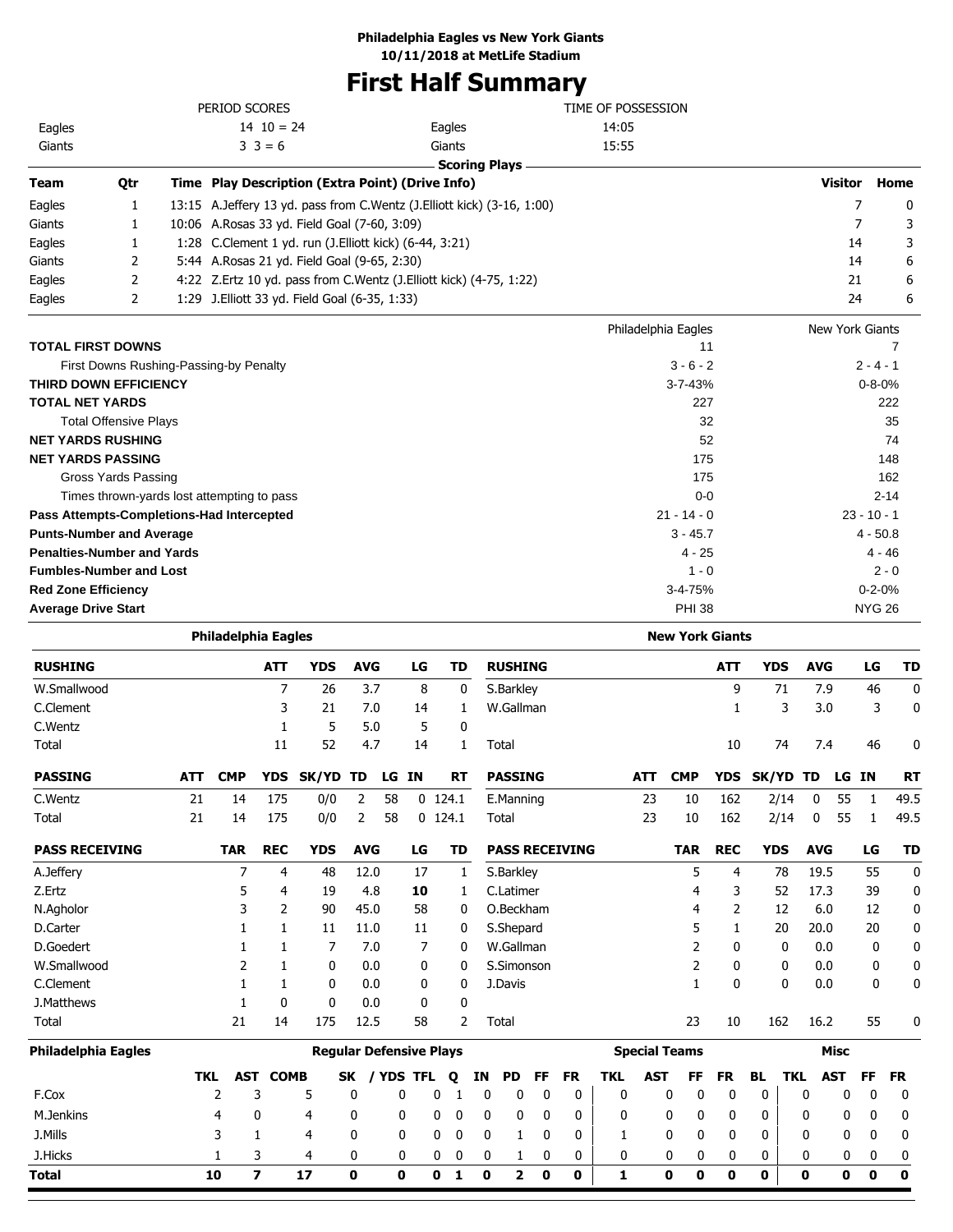# **First Half Summary**

| <b>New York Giants</b> |     |            |             |           | <b>Regular Defensive Plays</b> |               |  |           |     |           |     | <b>Special Teams</b> |     |           |    |            | Misc       |          |           |
|------------------------|-----|------------|-------------|-----------|--------------------------------|---------------|--|-----------|-----|-----------|-----|----------------------|-----|-----------|----|------------|------------|----------|-----------|
|                        | TKL | <b>AST</b> | <b>COMB</b> | <b>SK</b> |                                | YDS TFL QH IN |  | <b>PD</b> | FF. | <b>FR</b> | TKL | AST                  | FF. | <b>FR</b> | BL | <b>TKL</b> | <b>AST</b> | FF       | <b>FR</b> |
| C.Riley                |     |            |             |           |                                | υ             |  |           |     |           | 0   |                      |     |           |    |            | 0          |          |           |
| L.Collins              |     |            |             |           |                                | 0             |  |           |     |           | 0   |                      |     |           | 0  |            | 0          |          |           |
| N.Stupar               |     |            |             |           |                                |               |  |           |     |           |     |                      |     |           |    | 0          | 0          |          |           |
| K.Wynn                 |     |            |             |           |                                |               |  |           |     | 0         | 0   | 0                    |     |           | 0  | 0          | 0          | $\Omega$ |           |
| <b>Total</b>           | a   |            | 13          |           | o                              |               |  |           | 0   | $\bf o$   |     |                      |     |           | 0  | 0          | 0          | o        |           |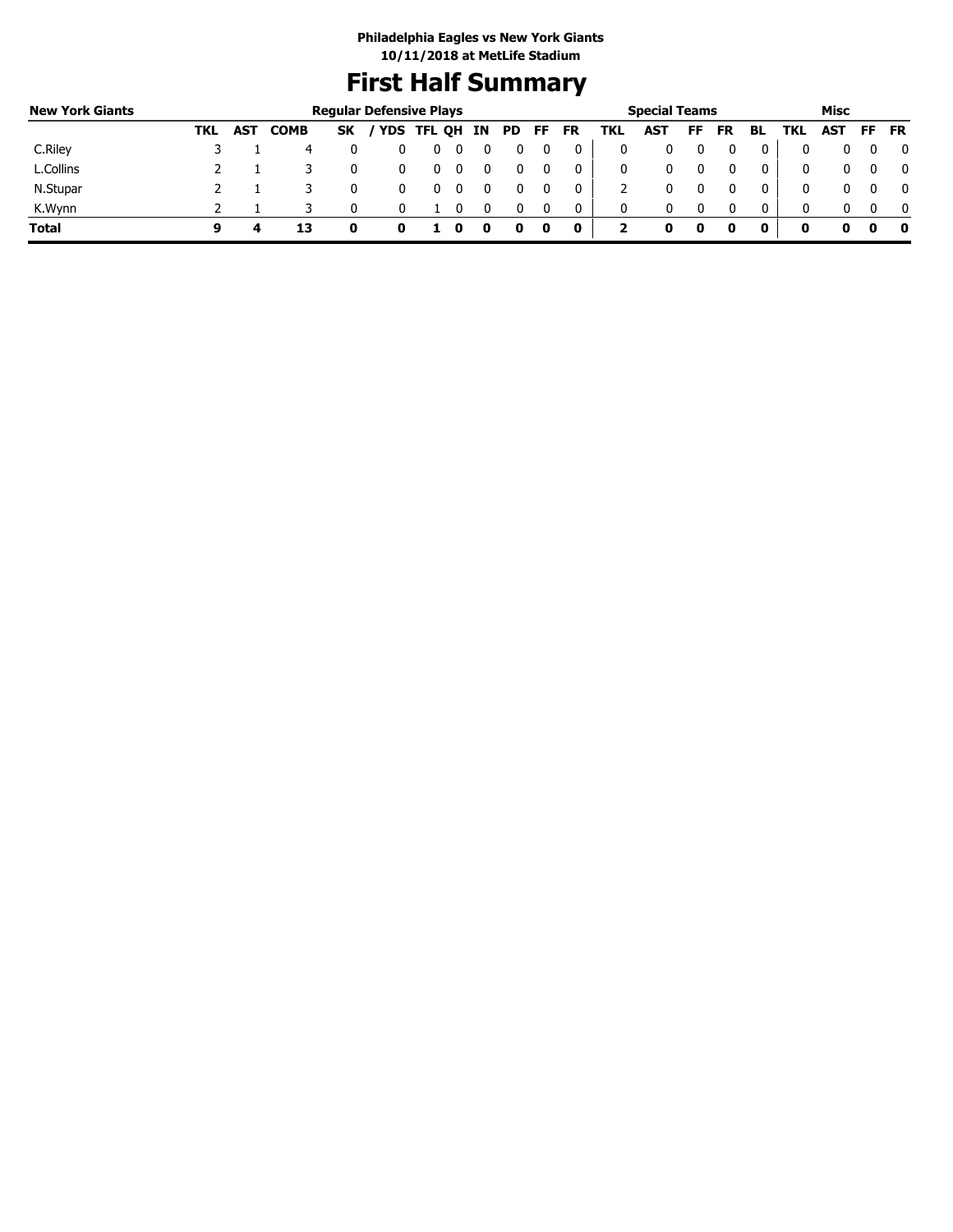|                                 | Philadelphia Eagles vs New York Giants at MetLife Stadium                                                                                                                                                                                                                                                                                                                                                    |                |
|---------------------------------|--------------------------------------------------------------------------------------------------------------------------------------------------------------------------------------------------------------------------------------------------------------------------------------------------------------------------------------------------------------------------------------------------------------|----------------|
| <b>Play By Play</b>             | <b>First Quarter</b>                                                                                                                                                                                                                                                                                                                                                                                         | 10/11/2018     |
|                                 | PHI wins the coin toss and elects to defer. NYG elects to Receive, and PHI elects to defend the south goal.                                                                                                                                                                                                                                                                                                  |                |
| NYG 30 for no gain (K.Wynn).    | J. Elliott kicks 66 yards from PHI 35 to NYG -1. J. Davis to NYG 25 for 26 yards (J. Mills). FUMBLES (J. Mills), RECOVERED by PHI-J. Adams at NYG 30. J. Adams to<br>The Replay Official reviewed the fumble ruling, and the play was REVERSED.<br>J. Elliott kicks 66 yards from PHI 35 to NYG -1. J. Davis to NYG 25 for 26 yards (J. Mills).<br>New York Giants at 15:00, (1st play from scrimmage 14:57) |                |
| 1-10-NYG 25                     | (14:57) (Shotgun) E.Manning pass short right to C.Latimer to NYG 33 for 8 yards (J.Mills, S.Jones).                                                                                                                                                                                                                                                                                                          |                |
| 2-2-NYG 33                      | (14:24) E.Manning pass short middle intended for S.Simonson INTERCEPTED by K.Grugier-Hill (J.Hicks) at NYG 40. K.Grugier-Hill pushed                                                                                                                                                                                                                                                                         |                |
| Philadelphia Eagles at 14:15    | ob at NYG 16 for 24 yards (S.Barkley).                                                                                                                                                                                                                                                                                                                                                                       |                |
| 1-10-NYG 16                     | $(14:15)$ (Shotgun) C. Wentz pass incomplete short right to Z. Ertz.                                                                                                                                                                                                                                                                                                                                         |                |
| 2-10-NYG 16                     | (14:11) (Shotgun) W.Smallwood left end to NYG 13 for 3 yards (D.Harrison).                                                                                                                                                                                                                                                                                                                                   |                |
| 3-7-NYG 13                      | (13:27) (Shotgun) C.Wentz pass short right to A.Jeffery for 13 yards, TOUCHDOWN.                                                                                                                                                                                                                                                                                                                             | P1             |
|                                 | Penalty on NYG-A.Ogletree, Illegal Contact, declined.                                                                                                                                                                                                                                                                                                                                                        |                |
|                                 | J. Elliott extra point is GOOD, Center-R. Lovato, Holder-C. Johnston.                                                                                                                                                                                                                                                                                                                                        |                |
|                                 | PHI 7 NYG 0, 3 plays, 16 yards, 1:00 drive, 1:45 elapsed                                                                                                                                                                                                                                                                                                                                                     |                |
|                                 | J. Elliott kicks 65 yards from PHI 35 to end zone, Touchback.                                                                                                                                                                                                                                                                                                                                                |                |
| <b>New York Giants at 13:15</b> |                                                                                                                                                                                                                                                                                                                                                                                                              |                |
| 1-10-NYG 25                     | (13:15) S. Barkley left tackle to NYG 29 for 4 yards (D. Barnett; F. Cox).                                                                                                                                                                                                                                                                                                                                   |                |
| 2-6-NYG 29                      | (12:33) (Shotgun) E.Manning pass short middle to S.Barkley to NYG 36 for 7 yards (M.Jenkins, J.Hicks) [D.Barnett].                                                                                                                                                                                                                                                                                           | P1             |
| 1-10-NYG 36                     | (11:50) (Shotgun) S. Barkley right tackle to PHI 18 for 46 yards (A. Maddox).                                                                                                                                                                                                                                                                                                                                | R <sub>2</sub> |
| 1-10-PHI 18                     | (11:03) W.Gallman right end to PHI 15 for 3 yards (J.Mills).                                                                                                                                                                                                                                                                                                                                                 |                |
| 2-7-PHI 15                      | (10:21) (Shotgun) E.Manning pass incomplete short left to S.Shepard (R.Darby).                                                                                                                                                                                                                                                                                                                               |                |
| 3-7-PHI 15                      | $(10:15)$ (Shotgun) E.Manning pass incomplete short left to S.Shepard.                                                                                                                                                                                                                                                                                                                                       |                |
| 4-7-PHI 15                      | (10:09) A.Rosas 33 yard field goal is GOOD, Center-Z.DeOssie, Holder-R.Dixon.                                                                                                                                                                                                                                                                                                                                |                |
|                                 | PHI 7 NYG 3, 7 plays, 60 yards, 3:09 drive, 4:54 elapsed                                                                                                                                                                                                                                                                                                                                                     |                |
|                                 | A.Rosas kicks 65 yards from NYG 35 to PHI 0. D.Carter to PHI 14 for 14 yards (N.Stupar).                                                                                                                                                                                                                                                                                                                     |                |
|                                 | Philadelphia Eagles at 10:06, (1st play from scrimmage 10:00)                                                                                                                                                                                                                                                                                                                                                |                |
| 1-10-PHI 14                     | (10:00) (Shotgun) C.Wentz pass short middle to D.Goedert to PHI 21 for 7 yards (B.Goodson).                                                                                                                                                                                                                                                                                                                  |                |
| 2-3-PHI 21                      | $(9:29)$ (No Huddle) W.Smallwood left end to PHI 17 for -4 yards (K.Wynn).                                                                                                                                                                                                                                                                                                                                   |                |
| 3-7-PHI 17                      | (8:45) (Shotgun) C. Wentz pass short middle to N. Agholor to PHI 49 for 32 yards (M. Thomas).                                                                                                                                                                                                                                                                                                                | P <sub>2</sub> |
| 1-10-PHI 49                     | (8.02) (No Huddle, Shotgun) C. Wentz pass incomplete deep left to A. Jeffery.                                                                                                                                                                                                                                                                                                                                |                |
|                                 | PENALTY on PHI-J.Peters, Offensive Holding, 10 yards, enforced at PHI 49 - No Play.                                                                                                                                                                                                                                                                                                                          |                |
| 1-20-PHI 39                     | (7:56) (Shotgun) C.Wentz pass incomplete short middle to N.Agholor [O.Vernon].                                                                                                                                                                                                                                                                                                                               |                |
| 2-20-PHI 39                     | (7:50) (Shotgun) C. Wentz pass incomplete short middle to J. Matthews.                                                                                                                                                                                                                                                                                                                                       |                |
| 3-20-PHI 39                     | (7:46) (Shotgun) C. Wentz pass short right to D. Carter to 50 for 11 yards (B. Webb, L. Collins).                                                                                                                                                                                                                                                                                                            |                |
| $4 - 9 - 50$                    | (7:01) C.Johnston punts 41 yards to NYG 9, Center-R.Lovato, fair catch by O.Beckham.                                                                                                                                                                                                                                                                                                                         |                |
| <b>New York Giants at 6:56</b>  |                                                                                                                                                                                                                                                                                                                                                                                                              |                |
| $1-10-NYG$ 9<br>2-18-NYG 1      | (6:56) E.Manning sacked at NYG 1 for -8 yards (M.Bennett). FUMBLES (M.Bennett) [M.Bennett], recovered by NYG-N.Solder at NYG 1.<br>N.Solder to NYG 1 for no gain (M.Bennett).<br>(6:12) S.Barkley left guard to NYG 4 for 3 yards (M.Jenkins, C.Long).                                                                                                                                                       |                |
| 3-15-NYG 4                      | (5:34) (Shotgun) E.Manning pass short right to O.Beckham pushed ob at NYG 16 for 12 yards (M.Jenkins).                                                                                                                                                                                                                                                                                                       |                |

4-3-NYG 16 (5:03) R.Dixon punts 51 yards to PHI 33, Center-Z.DeOssie. D.Carter pushed ob at NYG 44 for 23 yards (N.Stupar).

#### **Philadelphia Eagles at 4:49**

| г ппаченина баріез ат 4.49 |                                                                                                    |                |
|----------------------------|----------------------------------------------------------------------------------------------------|----------------|
| 1-10-NYG 44                | (4:49) (Shotgun) C. Wentz pass short right to A. Jeffery to NYG 40 for 4 yards (A. Ogletree).      |                |
| 2-6-NYG 40                 | (4:17) (Shotgun) C.Wentz pass short middle to A.Jeffery to NYG 23 for 17 yards (E.Apple: C.Riley). | P <sub>3</sub> |
| 1-10-NYG 23                | (3:35) W.Smallwood left guard to NYG 15 for 8 yards (B.Goodson, J.Jenkins).                        |                |
| $2-2-NYG15$                | $(2:55)$ (Shotgun) C.Clement right tackle to NYG 1 for 14 yards (C.Riley).                         | R <sub>4</sub> |
| $1-1-NYG1$                 | $(2.13)$ C. Wentz pass short right to C. Clement to NYG 1 for no gain (L. Collins).                |                |
| $2-1-NYG1$                 | (1:32) (Shotgun) C.Clement left guard for 1 yard, TOUCHDOWN.                                       | R <sub>5</sub> |
|                            | J. Elliott extra point is GOOD, Center-R. Lovato, Holder-C. Johnston.                              |                |

 **PHI 14 NYG 3, 6 plays, 44 yards, 3:21 drive, 13:32 elapsed**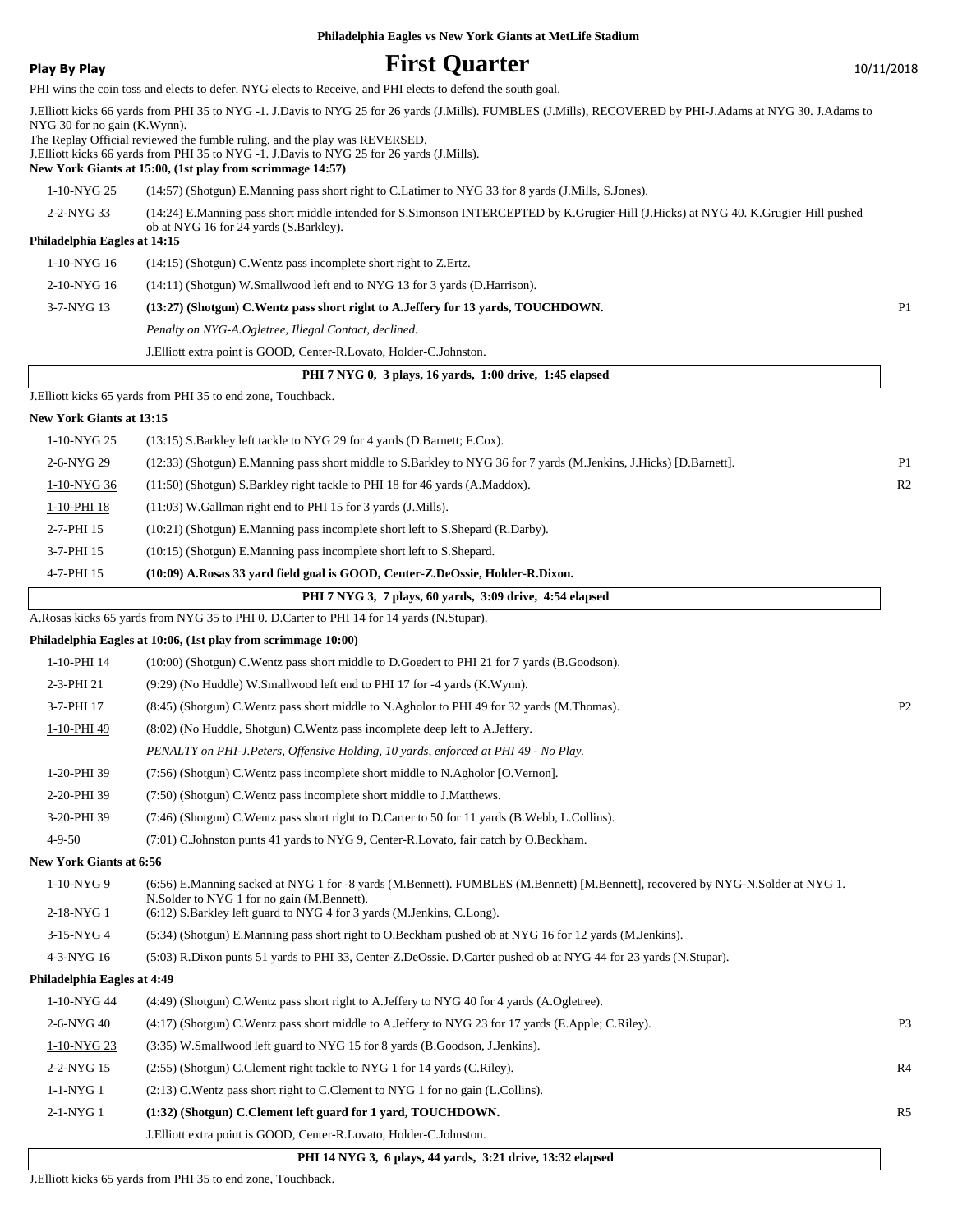#### **New York Giants at 1:28**

1-10-NYG 25 (1:28) S.Barkley left tackle to NYG 25 for no gain (F.Cox). 2-10-NYG 25 *(:51) (Shotgun) PENALTY on PHI-M.Bennett, Neutral Zone Infraction, 5 yards, enforced at NYG 25 - No Play.* 2-5-NYG 30 (:36) E.Manning pass incomplete deep left to O.Beckham (R.Darby) [D.Barnett]. 3-5-NYG 30 (:30) (Shotgun) E.Manning pass incomplete deep right to S.Shepard. 4-5-NYG 30 (:25) R.Dixon punts 52 yards to PHI 18, Center-Z.DeOssie. D.Carter to PHI 20 for 2 yards (J.Davis).

#### **Philadelphia Eagles at 0:15**

1-10-PHI 20 (:15) W.Smallwood right end to PHI 24 for 4 yards (N.Stupar).

| <b>END OF OUARTER</b>  |              | Time         | <b>First Downs</b> |                 | <b>Efficiencies</b> |        |  |
|------------------------|--------------|--------------|--------------------|-----------------|---------------------|--------|--|
|                        | <b>Score</b> | Poss         |                    | $R$ $P$ $X$ $T$ | 3 Down              | 4 Down |  |
| Philadelphia Eagles    |              | 7:46 2 3 0 5 |                    |                 | 2/3                 | 0/0    |  |
| <b>New York Giants</b> |              | 7:14 1 1 0 2 |                    |                 | 0/3                 | 0/0    |  |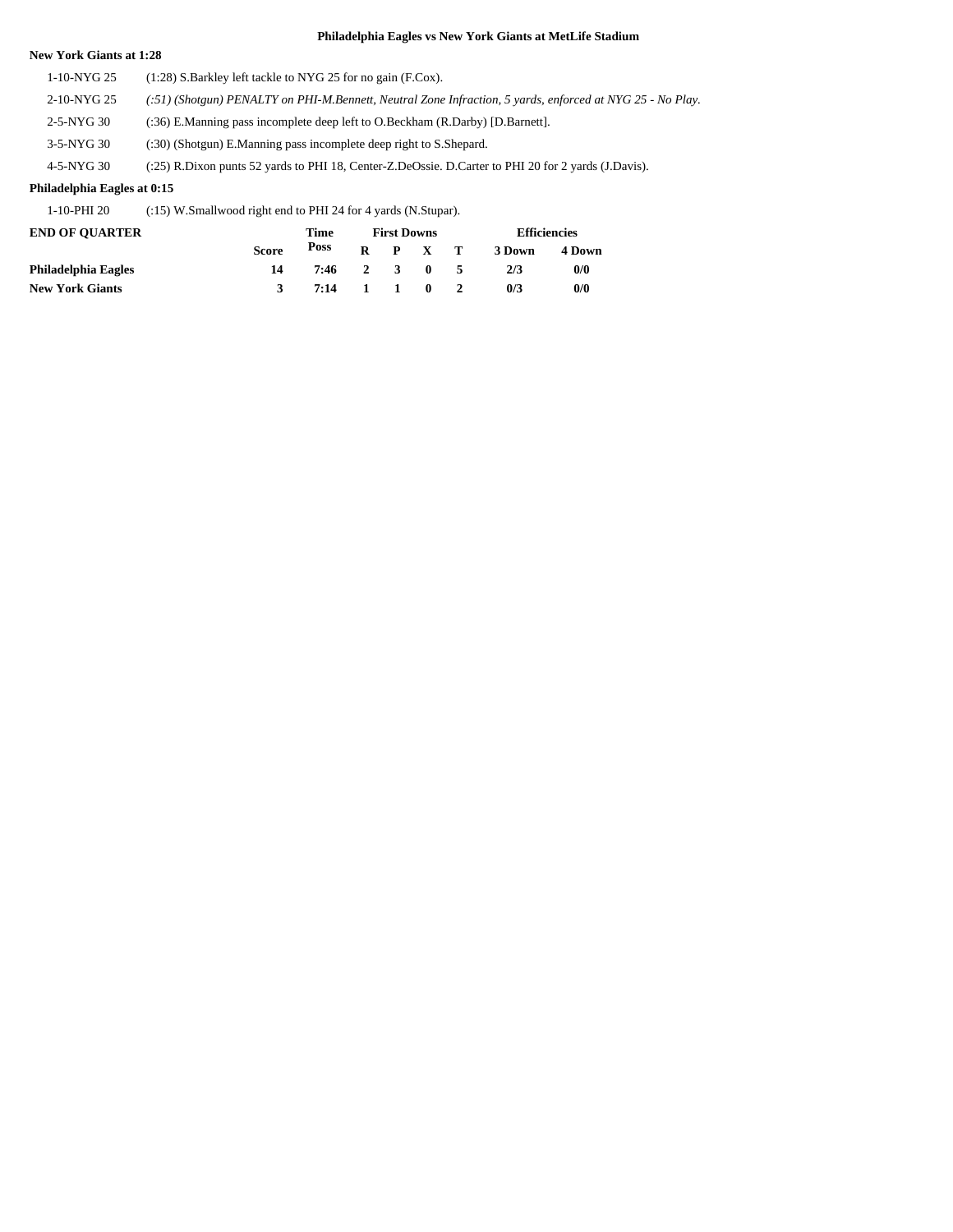| Play By Play                   | <b>Second Quarter</b>                                                                                                                                                                                                                                   | 10/11/2018     |
|--------------------------------|---------------------------------------------------------------------------------------------------------------------------------------------------------------------------------------------------------------------------------------------------------|----------------|
| Philadelphia Eagles continued. |                                                                                                                                                                                                                                                         |                |
| 2-6-PHI 24                     | (15:00) (Shotgun) C. Wentz pass short left to Z. Ertz to PHI 26 for 2 yards (J. Jenkins).                                                                                                                                                               |                |
| 3-4-PHI 26                     | (14:20) (Shotgun) C.Wentz to PHI 21 for -5 yards. FUMBLES, and recovers at PHI 21. C.Wentz pass short right to W.Smallwood to PHI 26 for<br>no gain (C.Barwin; M.Thomas) [A.Ogletree].                                                                  |                |
| 4-4-PHI 26                     | (13:40) C.Johnston punts 52 yards to NYG 22, Center-R.Lovato, downed by PHI-K.Grugier-Hill.                                                                                                                                                             |                |
| New York Giants at 13:30       |                                                                                                                                                                                                                                                         |                |
| 1-10-NYG 22                    | (13:30) S. Barkley up the middle to NYG 31 for 9 yards (A. Maddox, F.Cox).                                                                                                                                                                              |                |
| 2-1-NYG 31                     | $(12:54)$ S.Barkley up the middle to NYG 37 for 6 yards (F.Cox).                                                                                                                                                                                        | R3             |
| 1-10-NYG 37                    | $(12:15)$ W.Gallman up the middle to NYG 37 for no gain (N.Bradham).                                                                                                                                                                                    |                |
| 1-20-NYG 27                    | Penalty on NYG-N.Solder, Illegal Formation, declined.<br>PENALTY on NYG-S. Shepard, Illegal Block Above the Waist, 10 yards, enforced at NYG 37 - No Play.<br>(12:00) (Shotgun) E.Manning pass short left to O.Beckham to NYG 27 for no gain (R.Darby). |                |
| 2-20-NYG 27                    | (11:19) (Shotgun) E.Manning pass short right to C.Latimer to NYG 32 for 5 yards (A.Maddox; J.Mills).                                                                                                                                                    |                |
| 3-15-NYG 32                    | (10:40) (Shotgun) E.Manning pass short middle to S.Barkley to NYG 39 for 7 yards (D.Barnett, J.Hicks).                                                                                                                                                  |                |
| 4-8-NYG 39                     | (9:59) R.Dixon punts 50 yards to PHI 11, Center-Z.DeOssie. D.Carter to PHI 14 for 3 yards (A.Hamilton, R.Armstrong).                                                                                                                                    |                |
| Philadelphia Eagles at 9:47    |                                                                                                                                                                                                                                                         |                |
| 1-10-PHI 14                    | (9:47) C.Clement left guard to PHI 20 for 6 yards (A.Ogletree).                                                                                                                                                                                         |                |
| 2-4-PHI 20                     | (9:07) (Shotgun) C.Wentz pass incomplete short right to A.Jeffery (E.Apple).                                                                                                                                                                            |                |
| 3-4-PHI 20                     | (9:03) (Shotgun) C. Wentz pass short left to Z. Ertz to PHI 23 for 3 yards (B. Webb).                                                                                                                                                                   |                |
| 4-1-PHI 23                     | (8:25) C.Johnston punts 44 yards to NYG 33, Center-R.Lovato. O.Beckham MUFFS catch, and recovers at NYG 33. O.Beckham to NYG 32 for -<br>1 yards (C.Clement; D.Goedert).                                                                                |                |
| <b>New York Giants at 8:14</b> |                                                                                                                                                                                                                                                         |                |
| 1-10-NYG 32                    | $(8:14)$ E.Manning pass incomplete short left to S.Barkley [F.Cox].                                                                                                                                                                                     |                |
| 2-10-NYG 32                    | (8.06) (Shotgun) E.Manning pass short right to S.Barkley to PHI 13 for 55 yards (B.Graham).                                                                                                                                                             | P <sub>4</sub> |
| 1-10-PHI 13                    | (7:21) (No Huddle, Shotgun) PENALTY on NYG-J.Greco, False Start, 5 yards, enforced at PHI 13 - No Play.                                                                                                                                                 |                |
| 1-15-PHI 18                    | (7:06) E.Manning pass incomplete short right to W.Gallman.                                                                                                                                                                                              |                |
| 2-15-PHI 18                    | (7:01) (Shotgun) E.Manning pass incomplete short left to W.Gallman.                                                                                                                                                                                     |                |
| 3-15-PHI 18                    | (6:57) (Shotgun) E.Manning pass short left to S.Barkley to PHI 9 for 9 yards (M.Jenkins) [M.Bennett].                                                                                                                                                   |                |
|                                | PENALTY on PHI-M.Bennett, Roughing the Passer, 5 yards, enforced at PHI 9.                                                                                                                                                                              | X5             |
| 1-4-PHI 4                      | (6:39) S.Barkley left guard to PHI 3 for 1 yard (R.Darby, J.Hicks).                                                                                                                                                                                     |                |
| $2-3-PHI$ 3                    | $(6.01)$ (Shotgun) E.Manning pass incomplete short right to S.Shepard (J.Mills).                                                                                                                                                                        |                |
| $3-3-PHI$ 3                    | (5:54) (Shotgun) E.Manning pass incomplete short left to S.Simonson (R.Darby).                                                                                                                                                                          |                |
| 4-3-PHI 3                      | (5:48) A.Rosas 21 yard field goal is GOOD, Center-Z.DeOssie, Holder-R.Dixon.                                                                                                                                                                            |                |
|                                | PHI 14 NYG 6, 9 plays, 65 yards, 1 penalty, 2:30 drive, 9:16 elapsed<br>A.Rosas kicks 65 yards from NYG 35 to end zone, Touchback.                                                                                                                      |                |
| Philadelphia Eagles at 5:44    |                                                                                                                                                                                                                                                         |                |
| 1-10-PHI 25                    | (5:44) C. Wentz pass incomplete short left to W. Smallwood [B. Goodson].                                                                                                                                                                                |                |
| 2-10-PHI 25                    | (5:38) (Shotgun) C.Wentz pass short left to Z.Ertz to PHI 29 for 4 yards. Lateral to A.Jeffery pushed ob at PHI 32 for 3 yards (L.Collins).                                                                                                             |                |
| 3-3-PHI 32                     | (5:13) C. Wentz pass deep right to N. Agholor pushed ob at NYG 10 for 58 yards (C. Riley).                                                                                                                                                              | P6             |
|                                | Penalty on NYG-L.Carter, Illegal Use of Hands, declined.                                                                                                                                                                                                |                |
| 1-10-NYG 10                    | (4:28) C.Wentz pass short left to Z.Ertz for 10 yards, TOUCHDOWN.                                                                                                                                                                                       | P7             |
|                                | J. Elliott extra point is GOOD, Center-R. Lovato, Holder-C. Johnston.                                                                                                                                                                                   |                |
|                                | PHI 21 NYG 6, 4 plays, 75 yards, 1:22 drive, 10:38 elapsed                                                                                                                                                                                              |                |
|                                | J. Elliott kicks 65 yards from PHI 35 to end zone, Touchback.                                                                                                                                                                                           |                |
| <b>New York Giants at 4:22</b> |                                                                                                                                                                                                                                                         |                |
| 1-10-NYG 25                    | (4:22) (Shotgun) E.Manning pass incomplete deep left to O.Beckham (R.Darby) [T.Hester].                                                                                                                                                                 |                |
| 2-10-NYG 25                    | (4:16) (No Huddle, Shotgun) S.Barkley left guard to NYG 25 for no gain (T.Hester).                                                                                                                                                                      |                |
| 3-10-NYG 25                    | (3:53) (No Huddle, Shotgun) E.Manning sacked at NYG 19 for -6 yards (D.Vaeao).                                                                                                                                                                          |                |
| 4-16-NYG 19                    | (3:15) R.Dixon punts 50 yards to PHI 31, Center-Z.DeOssie. D.Carter to 50 for 19 yards (S.Chandler).                                                                                                                                                    |                |
| Philadelphia Eagles at 3:02    |                                                                                                                                                                                                                                                         |                |
| $1 - 10 - 50$                  | (3:02) C. Wentz pass incomplete deep middle to J. Matthews [B. Hill].                                                                                                                                                                                   |                |
|                                | PENALTY on NYG-B.Hill, Roughing the Passer, 15 yards, enforced at 50 - No Play.                                                                                                                                                                         | X8             |
|                                |                                                                                                                                                                                                                                                         |                |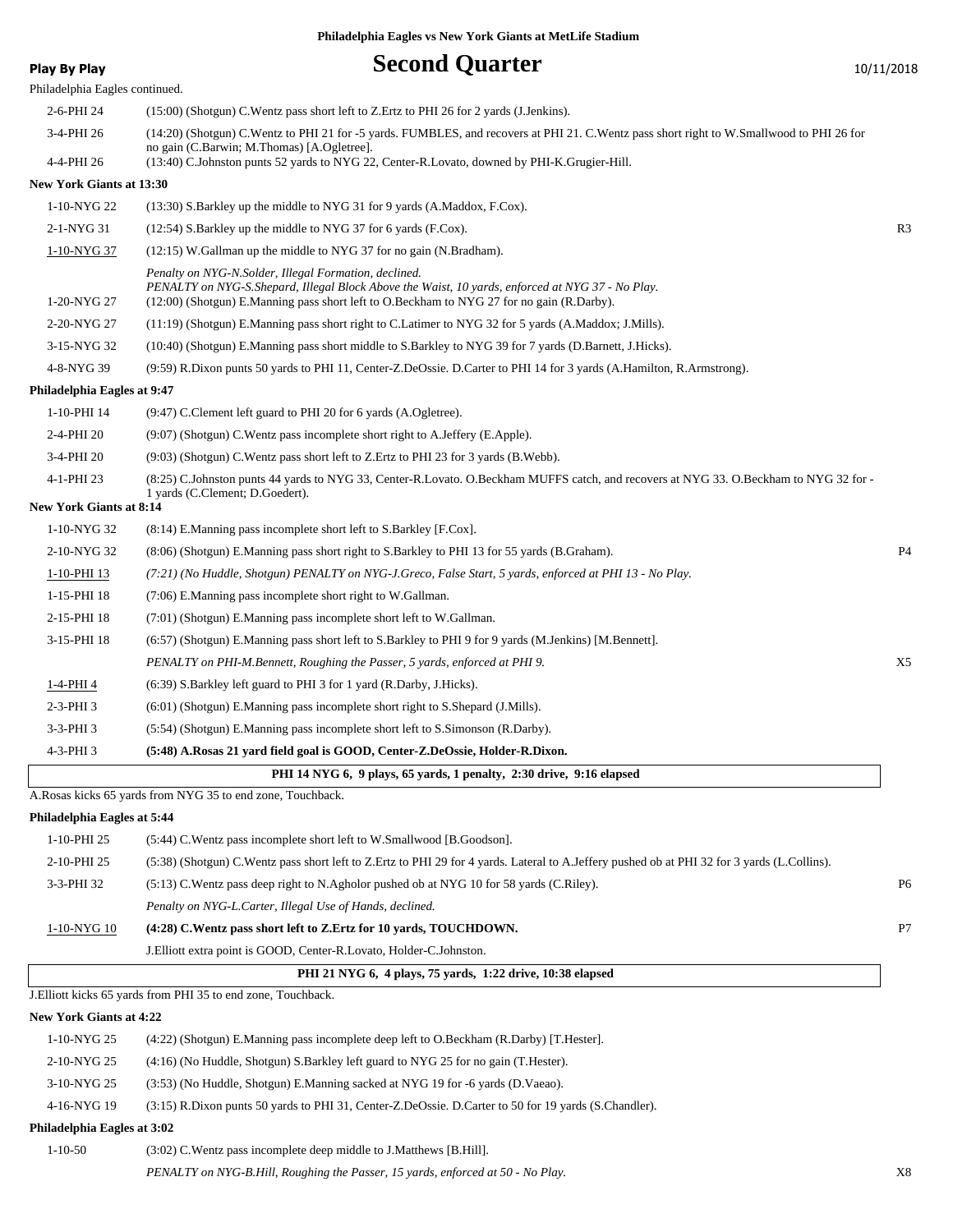|                                | Philadelphia Eagles vs New York Giants at MetLife Stadium                                                  |                |
|--------------------------------|------------------------------------------------------------------------------------------------------------|----------------|
| 1-10-NYG 35                    | (2:54) C.Wentz scrambles right end to NYG 30 for 5 yards (N.Stupar).                                       |                |
| 2-5-NYG 30                     | (2:12) (Shotgun) W.Smallwood left guard to NYG 23 for 7 yards (B.Hill).                                    | R9             |
| Two-Minute Warning             |                                                                                                            |                |
| 1-10-NYG 23                    | (2:00) (Shotgun) C. Wentz pass incomplete short left to A. Jeffery.                                        |                |
| 2-10-NYG 23                    | (1:55) (Shotgun) W.Smallwood up the middle to NYG 15 for 8 yards (N.Stupar; K.Wynn).                       |                |
|                                | Timeout #1 by NYG at 01:40.                                                                                |                |
| 3-2-NYG 15                     | (1:40) (Shotgun) W.Smallwood left guard to NYG 15 for no gain (K.Wynn, L.Carter).                          |                |
|                                | Timeout #2 by NYG at 01:34.                                                                                |                |
|                                | Timeout #1 by PHI at $01:34$ .                                                                             |                |
| 4-2-NYG 15                     | (1:34) J.Elliott 33 yard field goal is GOOD, Center-R.Lovato, Holder-C.Johnston.                           |                |
|                                | PHI 24 NYG 6, 6 plays, 35 yards, 1 penalty, 1:33 drive, 13:31 elapsed                                      |                |
|                                | J. Elliott kicks 65 yards from PHI 35 to end zone, Touchback.                                              |                |
| <b>New York Giants at 1:29</b> |                                                                                                            |                |
| 1-10-NYG 25                    | (1:29) (Shotgun) E.Manning pass deep middle to C.Latimer to PHI 36 for 39 yards (J.Mills) [M.Bennett].     | P <sub>6</sub> |
| 1-10-PHI 36                    | (1:01) (Shotgun) S.Barkley left guard to PHI 34 for 2 yards (M.Bennett; F.Cox).                            |                |
| 2-8-PHI 34                     | (:40) (Shotgun) E.Manning pass incomplete deep right to C.Latimer.                                         |                |
| 3-8-PHI 34                     | (:34) (Shotgun) E.Manning pass incomplete deep middle to J.Davis.                                          |                |
| 4-8-PHI 34                     | (:28) A.Rosas 52 yard field goal is No Good, Short, Center-Z.DeOssie, Holder-R.Dixon.                      |                |
| Philadelphia Eagles at 0:23    |                                                                                                            |                |
| 1-10-PHI 42                    | (:23) (Shotgun) C. Wentz pass incomplete deep left to A. Jeffery.                                          |                |
|                                | PENALTY on NYG-J.Jenkins, Defensive Pass Interference, 16 yards, enforced at PHI 42 - No Play.             | X10            |
| 1-10-NYG 42                    | (:17) (Shotgun) C.Wentz pass short middle to A.Jeffery to NYG 31 for 11 yards (C.Riley).                   | P11            |
|                                | Timeout #2 by PHI at 00:12.                                                                                |                |
| 1-10-NYG 31                    | (:12) (Shotgun) PENALTY on PHI-J.Matthews, False Start, 5 yards, enforced at NYG 31 - No Play.             |                |
| 1-15-NYG 36                    | (:12) (Shotgun) C. Wentz pass incomplete deep right to A. Jeffery.                                         |                |
| 2-15-NYG 36                    | (:07) J. Elliott 54 yard field goal is No Good, Wide Right, Center-R. Lovato, Holder-C. Johnston.          |                |
|                                | Timeout #3 by PHI at 00:02.                                                                                |                |
| New York Giants at 0:02        |                                                                                                            |                |
| 1-10-NYG 44                    | (:02) (Shotgun) E.Manning pass short right to S.Shepard to PHI 36 for 20 yards (J.Hicks).                  | P7             |
| <b>END OF QUARTER</b>          | <b>First Downs</b><br><b>Efficiencies</b><br>Time<br>Poss<br>т<br>R<br>P<br>3 Down<br>Score<br>X<br>4 Down |                |

**Philadelphia Eagles 24 6:19 1 3 2 6 1/4 0/0 New York Giants 6 8:41 1 3 1 5 0/5 0/0**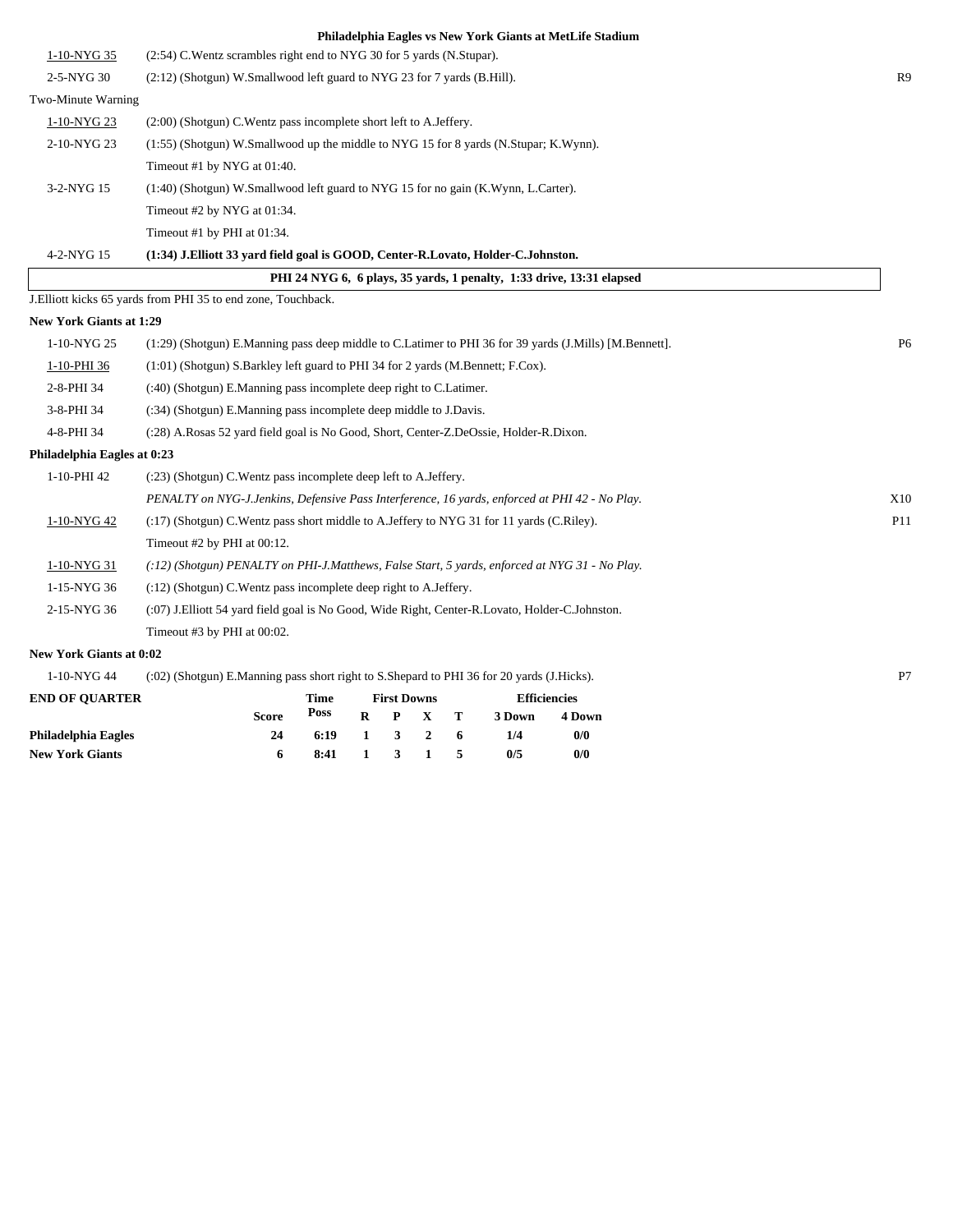| Philadelphia Eagles vs New York Giants at MetLife Stadium |  |  |
|-----------------------------------------------------------|--|--|
|-----------------------------------------------------------|--|--|

| <b>Play By Play</b>            | <b>Third Quarter</b>                                                                                                                                                                                                                                                                                                                                                                                                                                             | 10/11/2018      |
|--------------------------------|------------------------------------------------------------------------------------------------------------------------------------------------------------------------------------------------------------------------------------------------------------------------------------------------------------------------------------------------------------------------------------------------------------------------------------------------------------------|-----------------|
|                                | PHI elects to Receive, and NYG elects to defend the North goal.                                                                                                                                                                                                                                                                                                                                                                                                  |                 |
|                                | A.Rosas kicks 65 yards from NYG 35 to end zone, Touchback. NYG-R.Armstrong was injured during the play.                                                                                                                                                                                                                                                                                                                                                          |                 |
| Philadelphia Eagles at 15:00   |                                                                                                                                                                                                                                                                                                                                                                                                                                                                  |                 |
| <u>1-10-PHI 25</u>             | $(15:00)$ C. Wentz pass short right to A. Jeffery to PHI 35 for 10 yards (E. Apple).                                                                                                                                                                                                                                                                                                                                                                             | P <sub>12</sub> |
| 1-10-PHI 35                    | (14:20) (Shotgun) W.Smallwood up the middle to PHI 39 for 4 yards (B.Goodson; D.Harrison).                                                                                                                                                                                                                                                                                                                                                                       |                 |
| 2-6-PHI 39                     | (13:39) (Shotgun) C. Wentz pass incomplete short middle to N. Agholor [B. Goodson].                                                                                                                                                                                                                                                                                                                                                                              |                 |
| 3-6-PHI 39                     | (13:35) (Shotgun) C. Wentz pass short middle to Z. Ertz to PHI 49 for 10 yards (L. Collins).                                                                                                                                                                                                                                                                                                                                                                     | P <sub>13</sub> |
| 1-10-PHI 49                    | (13:15) (No Huddle) C.Clement up the middle to NYG 49 for 2 yards (A.Ogletree, K.Martin).                                                                                                                                                                                                                                                                                                                                                                        |                 |
| 2-8-NYG 49                     | (12:37) (Shotgun) C.Wentz scrambles left end to NYG 40 for 9 yards (A.Ogletree).                                                                                                                                                                                                                                                                                                                                                                                 | R14             |
| 1-10-NYG 40                    | (11:52) C. Wentz pass short left to C. Clement pushed ob at NYG 20 for 20 yards (C. Riley).                                                                                                                                                                                                                                                                                                                                                                      | P <sub>15</sub> |
| 1-10-NYG 20                    | (11:16) C.Clement left guard to NYG 15 for 5 yards (D.Tomlinson, D.Harrison).                                                                                                                                                                                                                                                                                                                                                                                    |                 |
| 2-5-NYG 15                     | (10:35) W.Smallwood right guard to NYG 9 for 6 yards (A.Ogletree, J.Mauro).                                                                                                                                                                                                                                                                                                                                                                                      | R <sub>16</sub> |
| 1-9-NYG 9                      | (10:09) (No Huddle, Shotgun) W.Smallwood right guard to NYG 8 for 1 yard (B.Hill, J.Mauro).                                                                                                                                                                                                                                                                                                                                                                      |                 |
| 2-8-NYG 8                      | (9:28) (Shotgun) C.Wentz pass short right to A.Jeffery to NYG 1 for 7 yards (E.Apple).                                                                                                                                                                                                                                                                                                                                                                           |                 |
| 3-1-NYG 1                      | (8:45) C. Wentz pass short left to A. Jeffery for 1 yard, TOUCHDOWN.                                                                                                                                                                                                                                                                                                                                                                                             | P <sub>17</sub> |
|                                | J.Elliott extra point is GOOD, Center-R.Lovato, Holder-C.Johnston.                                                                                                                                                                                                                                                                                                                                                                                               |                 |
|                                | PHI 31 NYG 6, 12 plays, 75 yards, 6:18 drive, 6:18 elapsed                                                                                                                                                                                                                                                                                                                                                                                                       |                 |
|                                | J.Elliott kicks 65 yards from PHI 35 to end zone, Touchback.                                                                                                                                                                                                                                                                                                                                                                                                     |                 |
| <b>New York Giants at 8:42</b> |                                                                                                                                                                                                                                                                                                                                                                                                                                                                  |                 |
| 1-10-NYG 25                    | (8.42) (Shotgun) E.Manning pass short middle to O.Beckham to NYG 36 for 11 yards (A.Maddox).                                                                                                                                                                                                                                                                                                                                                                     | P <sub>8</sub>  |
| 1-10-NYG 36                    | (8:09) (Shotgun) S.Barkley right tackle to NYG 37 for 1 yard (N.Bradham, J.Mills).                                                                                                                                                                                                                                                                                                                                                                               |                 |
| 2-9-NYG 37                     | (7:31) (Shotgun) E.Manning pass short left to S.Barkley to NYG 41 for 4 yards (N.Bradham).                                                                                                                                                                                                                                                                                                                                                                       |                 |
| 3-5-NYG 41                     | (6:44) (Shotgun) E.Manning pass short right to O.Beckham to 50 for 9 yards (J.Mills).                                                                                                                                                                                                                                                                                                                                                                            | P <sub>9</sub>  |
| $1 - 10 - 50$                  | (6:19) (No Huddle, Shotgun) S.Barkley right tackle for 50 yards, TOUCHDOWN.                                                                                                                                                                                                                                                                                                                                                                                      | R <sub>10</sub> |
|                                | A.Rosas extra point is GOOD, Center-Z.DeOssie, Holder-R.Dixon.                                                                                                                                                                                                                                                                                                                                                                                                   |                 |
|                                | PHI 31 NYG 13, 5 plays, 75 yards, 2:32 drive, 8:50 elapsed                                                                                                                                                                                                                                                                                                                                                                                                       |                 |
|                                | A.Rosas kicks 61 yards from NYG 35 to PHI 4. D.Carter to PHI 24 for 20 yards (E.Penny; M.Thomas).                                                                                                                                                                                                                                                                                                                                                                |                 |
|                                | Philadelphia Eagles at 6:10, (1st play from scrimmage 6:04)                                                                                                                                                                                                                                                                                                                                                                                                      |                 |
| 1-10-PHI 24                    | $(6:04)$ (Shotgun) C. Wentz pass incomplete deep right to A. Jeffery (E. Apple).                                                                                                                                                                                                                                                                                                                                                                                 |                 |
| 2-10-PHI 24                    | (5:57) (Shotgun) W.Smallwood left guard to PHI 26 for 2 yards (D.Harrison). FUMBLES (D.Harrison), RECOVERED by NYG-A.Ogletree at<br>PHI 26. A.Ogletree to PHI 26 for no gain (W.Smallwood).<br>The Replay Official reviewed the loose ball recovery ruling, and the play was REVERSED.<br>(Shotgun) W.Smallwood left guard to PHI 26 for 2 yards (D.Harrison). FUMBLES (D.Harrison), and recovers at PHI 26. W.Smallwood to PHI 26<br>for no gain (D. Harrison). |                 |
| 3-8-PHI 26                     | (5:34) (Shotgun) C. Wentz pass short right to J. Matthews to PHI 36 for 10 yards (E. Apple).                                                                                                                                                                                                                                                                                                                                                                     | P18             |
| 1-10-PHI 36                    | (4:56) C.Clement left guard to PHI 39 for 3 yards (O.Vernon).                                                                                                                                                                                                                                                                                                                                                                                                    |                 |
| 2-7-PHI 39                     | $(4:11)$ (Shotgun) C. Wentz sacked at PHI 32 for -7 yards (O. Vernon).                                                                                                                                                                                                                                                                                                                                                                                           |                 |
| 3-14-PHI 32                    | (3:29) (Shotgun) C.Wentz pass short right to J.Matthews to PHI 48 for 16 yards (C.Riley, M.Thomas).                                                                                                                                                                                                                                                                                                                                                              | P <sub>19</sub> |
| 1-10-PHI 48                    | (2.44) (Shotgun) C.Clement left tackle to NYG 48 for 4 yards (E.Apple, L.Collins).                                                                                                                                                                                                                                                                                                                                                                               |                 |
| 2-6-NYG 48                     | (2.05) (Shotgun) C. Wentz pass short right to N. Agholor to NYG 47 for 1 yard (E. Apple).                                                                                                                                                                                                                                                                                                                                                                        |                 |
|                                | PENALTY on NYG-A.Ogletree, Unnecessary Roughness, 15 yards, enforced at NYG 47.                                                                                                                                                                                                                                                                                                                                                                                  | X20             |
| 1-10-NYG 32                    | $(1:36)$ (Shotgun) C. Wentz pass short right to Z. Ertz to NYG 17 for 15 yards (L. Collins).                                                                                                                                                                                                                                                                                                                                                                     | P <sub>21</sub> |
| 1-10-NYG 17                    | (1:02) (Shotgun) W.Smallwood right end to NYG 14 for 3 yards (E.Apple).                                                                                                                                                                                                                                                                                                                                                                                          |                 |
| 2-7-NYG 14                     | (:24) (Shotgun) W.Smallwood up the middle to NYG 12 for 2 yards (L.Collins, K.Wynn). PHI-L.Johnson was injured during the play.                                                                                                                                                                                                                                                                                                                                  |                 |
| <b>END OF QUARTER</b>          | <b>Time</b><br><b>First Downs</b><br><b>Efficiencies</b><br>Poss<br>$\mathbf R$<br>P<br>$\mathbf X$<br><b>Score</b><br>т<br>3 Down<br>4 Down                                                                                                                                                                                                                                                                                                                     |                 |

| LIV VE VVANTEN      |       | .                                      | тим ромня       | винспект |        |       |  |
|---------------------|-------|----------------------------------------|-----------------|----------|--------|-------|--|
|                     | Score | Poss                                   | $R$ $P$ $X$ $T$ |          | 3 Down | 4 Dow |  |
| Philadelphia Eagles |       | $12:28$ 2 7 1 10                       |                 |          | 4/4    | 0/0   |  |
| New York Giants     |       | $2:32 \quad 1 \quad 2 \quad 0 \quad 3$ |                 |          |        | 0/0   |  |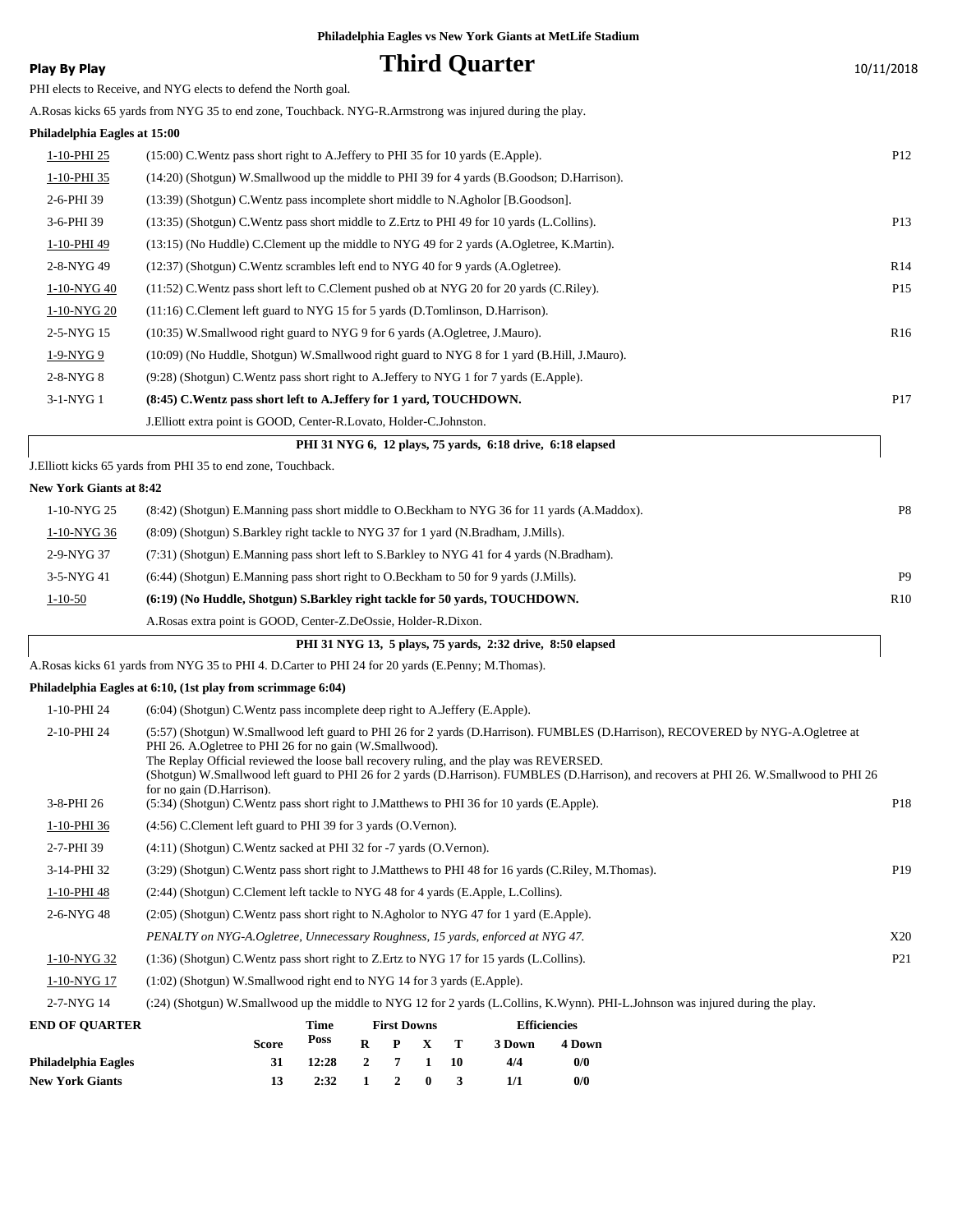**Play By Play Play Play Play Play Play Play Play Play Play Play Play Play Play Play Play Play Play Play Play Play Play Play Play Play Play Play Play Play Play Pla** 

| Philadelphia Eagles continued.  |                                                                                                                                                |                 |
|---------------------------------|------------------------------------------------------------------------------------------------------------------------------------------------|-----------------|
| 3-5-NYG 12                      | $(15:00)$ (Shotgun) C. Wentz pass incomplete short middle to Z. Ertz (E. Apple).                                                               |                 |
| 4-5-NYG 12                      | (14:56) J.Elliott 30 yard field goal is GOOD, Center-R.Lovato, Holder-C.Johnston.                                                              |                 |
|                                 | PHI 34 NYG 13, 13 plays, 64 yards, 1 penalty, 6:18 drive, 0:08 elapsed                                                                         |                 |
|                                 | J. Elliott kicks 70 yards from PHI 35 to NYG -5. J. Davis to NYG 27 for 32 yards (J. Adams).                                                   |                 |
|                                 | New York Giants at 14:52, (1st play from scrimmage 14:45)                                                                                      |                 |
| 1-10-NYG 27                     | (14:45) (Shotgun) E.Manning pass incomplete short middle to S.Barkley [D.Barnett].                                                             |                 |
| 2-10-NYG 27                     | (14:40) (Shotgun) E.Manning pass short middle to S.Shepard to NYG 34 for 7 yards (J.Hicks).                                                    |                 |
| 3-3-NYG 34                      | (14:14) (No Huddle, Shotgun) E.Manning pass short right to O.Beckham ran ob at NYG 40 for 6 yards (J.Mills).                                   | P11             |
| <u>1-10-NYG 40</u>              | (13:45) (No Huddle, Shotgun) E.Manning pass incomplete deep left to J.Davis [C.Long].                                                          |                 |
| 2-10-NYG 40                     | (13:38) (Shotgun) E.Manning pass short left to S.Barkley to NYG 40 for no gain (J.Hicks).                                                      |                 |
| 3-10-NYG 40                     | (13:03) (No Huddle, Shotgun) E.Manning sacked at NYG 33 for -7 yards (N.Bradham).                                                              |                 |
| 4-17-NYG 33                     | (12:27) R.Dixon punts 50 yards to PHI 17, Center-Z.DeOssie. D.Carter MUFFS catch, and recovers at PHI 18.                                      |                 |
| Philadelphia Eagles at 12:17    |                                                                                                                                                |                 |
| 1-10-PHI 18                     | (12:17) (Shotgun) W.Smallwood right tackle to PHI 20 for 2 yards (J.Mauro).                                                                    |                 |
| 2-8-PHI 20                      | (11:37) (Shotgun) W.Smallwood up the middle to PHI 23 for 3 yards (B.Goodson).                                                                 |                 |
| 3-5-PHI 23                      | (10:56) (Shotgun) C.Wentz pass short left to Z.Ertz to PHI 22 for -1 yards (L.Collins).                                                        |                 |
| 4-6-PHI 22                      | (10:18) C.Johnston punts 50 yards to NYG 28, Center-R.Lovato. O.Beckham to NYG 37 for 9 yards (D.Goedert).                                     |                 |
| <b>New York Giants at 10:08</b> |                                                                                                                                                |                 |
| 1-10-NYG 37                     | (10:08) (Shotgun) E.Manning pass short left to S.Barkley to NYG 39 for 2 yards (M.Jenkins).                                                    |                 |
| 2-8-NYG 39                      | (9:43) (No Huddle, Shotgun) S.Barkley up the middle to NYG 46 for 7 yards (K.Grugier-Hill).                                                    |                 |
| 3-1-NYG 46                      | (9:19) (No Huddle, Shotgun) S.Barkley left guard to NYG 47 for 1 yard (M.Bennett).                                                             | R12             |
| 1-10-NYG 47                     | (8:56) (No Huddle, Shotgun) E.Manning pass short middle to S.Barkley to PHI 44 for 9 yards (J.Mills, J.Hicks).                                 |                 |
| 2-1-PHI 44                      | (8:32) (No Huddle, Shotgun) E.Manning pass short right to S.Shepard to PHI 34 for 10 yards (N.Bradham).                                        | P13             |
| 1-10-PHI 34                     | (8:07) (No Huddle, Shotgun) W.Gallman left guard to PHI 30 for 4 yards (T.Hester, B.Graham).                                                   |                 |
| 2-6-PHI 30                      | (7:46) (No Huddle, Shotgun) E.Manning pass short middle to W.Gallman to PHI 23 for 7 yards (N.Bradham, A.Maddox).                              | P <sub>14</sub> |
| 1-10-PHI 23                     | (7:22) (No Huddle, Shotgun) E.Manning sacked at PHI 29 for -6 yards (F.Cox).                                                                   |                 |
| 2-16-PHI 29                     | (6:53) (No Huddle, Shotgun) E.Manning pass incomplete short right to W.Gallman.                                                                |                 |
| 3-16-PHI 29                     | (6:49) (Shotgun) E.Manning pass short right to W.Gallman to PHI 11 for 18 yards (J.Mills, M.Jenkins). PHI-J.Mills was injured during the play. | P <sub>15</sub> |
| 1-10-PHI 11                     | (6.13) (Shotgun) E.Manning pass incomplete short middle to S.Barkley (N.Bradham).                                                              |                 |
| 2-10-PHI 11                     | (6:08) (Shotgun) E.Manning pass short right to S.Barkley pushed ob at PHI 5 for 6 yards (T.Sullivan, M.Bennett).                               |                 |
| 3-4-PHI 5                       | $(5:28)$ (Shotgun) E.Manning pass incomplete short right to O.Beckham [F.Cox].                                                                 |                 |
| 4-4-PHI 5                       | (5:24) (Shotgun) E.Manning pass incomplete short right to O.Beckham (J.Mills).                                                                 |                 |
| Philadelphia Eagles at 5:19     |                                                                                                                                                |                 |
| $1-10-PHI5$                     | (5:19) C.Clement up the middle to PHI 8 for 3 yards (K.Wynn).                                                                                  |                 |
| 2-7-PHI 8                       | (4:33) C.Clement up the middle to PHI 8 for no gain (K.Wynn).                                                                                  |                 |
| 3-7-PHI 8                       | Timeout #1 by NYG at 04:26.                                                                                                                    |                 |
|                                 | (4:26) (Shotgun) C.Wentz pass short right to A.Jeffery to PHI 16 for 8 yards (L.Collins).                                                      | P <sub>22</sub> |
|                                 | Timeout #2 by NYG at 04:16.                                                                                                                    |                 |
| 1-10-PHI 16                     | (4:16) C.Clement right guard to PHI 19 for 3 yards (A.Ogletree).<br>Timeout #3 by NYG at 04:08.                                                |                 |
| 2-7-PHI 19                      | (4:08) (Shotgun) C.Clement right guard to PHI 21 for 2 yards (L.Collins).                                                                      |                 |
|                                 | Penalty on PHI, Illegal Shift, declined.                                                                                                       |                 |
| 3-5-PHI 21                      | (4:04) (Shotgun) C. Wentz pass short middle to C. Clement to PHI 27 for 6 yards (A. Ogletree).                                                 | P <sub>23</sub> |
| 1-10-PHI 27                     | (3:16) W.Smallwood right tackle to PHI 30 for 3 yards (B.Goodson, E.Apple).                                                                    |                 |
| 2-7-PHI 30                      | (2:31) (Shotgun) W.Smallwood left end to PHI 25 for -5 yards (A.Ogletree).                                                                     |                 |
| Two-Minute Warning              |                                                                                                                                                |                 |
| 3-12-PHI 25                     | (2:00) (Shotgun) W.Smallwood left end pushed ob at PHI 29 for 4 yards (B.Goodson).                                                             |                 |
| 4-8-PHI 29                      | (1:53) C.Johnston punts 53 yards to NYG 18, Center-R.Lovato. O.Beckham pushed ob at NYG 10 for -8 yards (J.Perkins).                           |                 |
|                                 |                                                                                                                                                |                 |

**New York Giants at 1:39**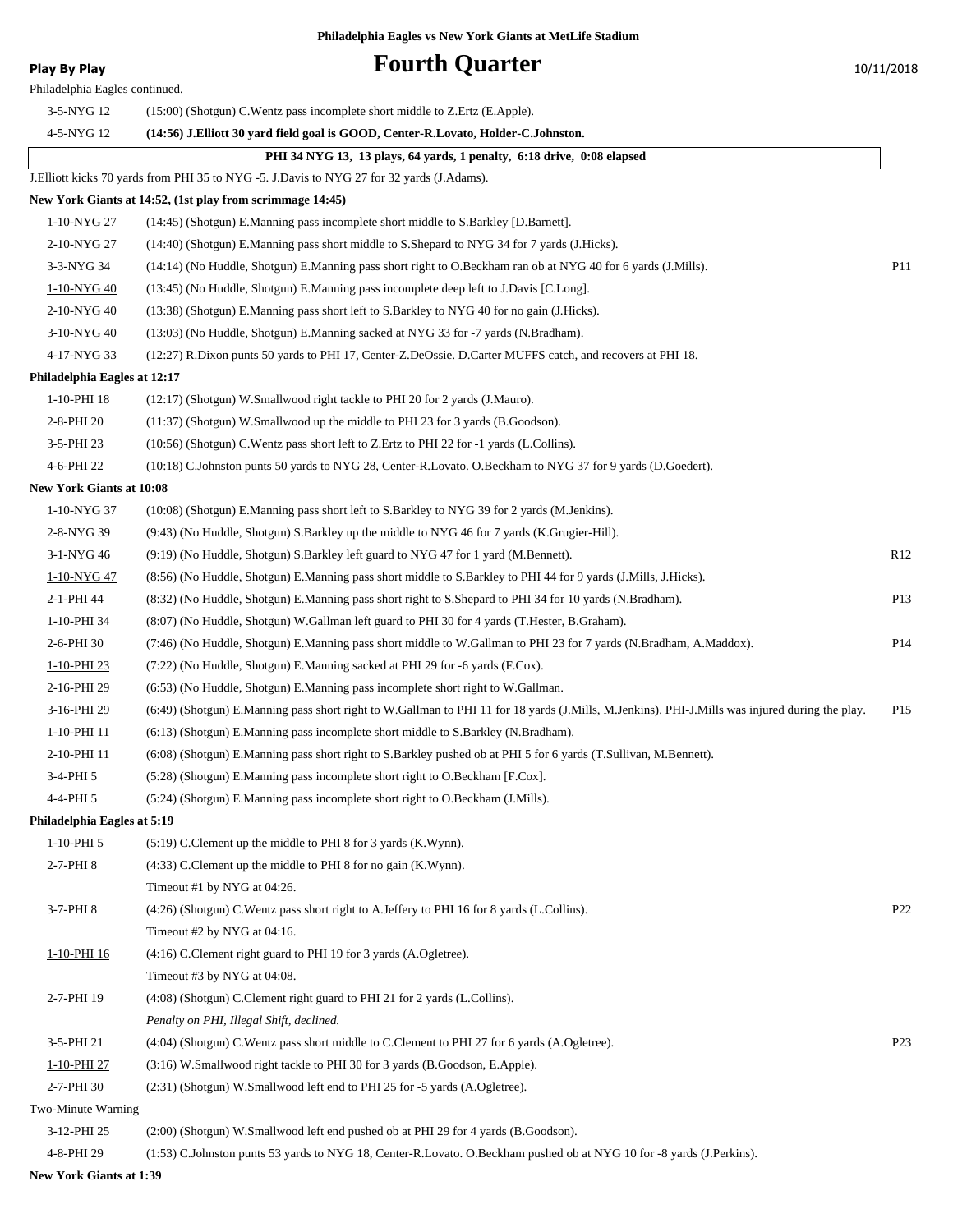| <b>IND OR OULDER</b> | $\blacksquare$<br>$\mathbf{E}$ and $\mathbf{E}$<br><b>PERSONAL PROPERTY</b>                       |                 |
|----------------------|---------------------------------------------------------------------------------------------------|-----------------|
| 2-4-NYG 26           | (:21) (No Huddle, Shotgun) E.Manning pass deep middle to S.Simonson to 50 for 24 yards (J.Hicks). | P <sub>17</sub> |
| 1-10-NYG 20          | (:48) (Shotgun) E.Manning pass short right to O.Beckham to NYG 26 for 6 yards (N.Bradham).        |                 |
| $2-9-NYG$ 11         | (1:15) (Shotgun) W.Gallman right guard to NYG 20 for 9 yards (J.Hicks, A.Maddox).                 | R <sub>16</sub> |
| 1-10-NYG 10          | $(1:39)$ (Shotgun) W.Gallman up the middle to NYG 11 for 1 yard (M.Bennett, J.Hicks).             |                 |

| <b>END OF OUARTER</b>  |              | Time |              |             |                 | <b>Efficiencies</b> |        |  |
|------------------------|--------------|------|--------------|-------------|-----------------|---------------------|--------|--|
|                        | <b>Score</b> | Poss |              |             | $R$ $P$ $X$ $T$ | 3 Down              | 4 Down |  |
| Philadelphia Eagles    | 34           | 5:57 | $\mathbf{0}$ | $2 \quad 0$ |                 | 2/5                 | 0/0    |  |
| <b>New York Giants</b> |              | 9:03 |              | 2 5         | $\mathbf{0}$    | 3/5                 | 0/1    |  |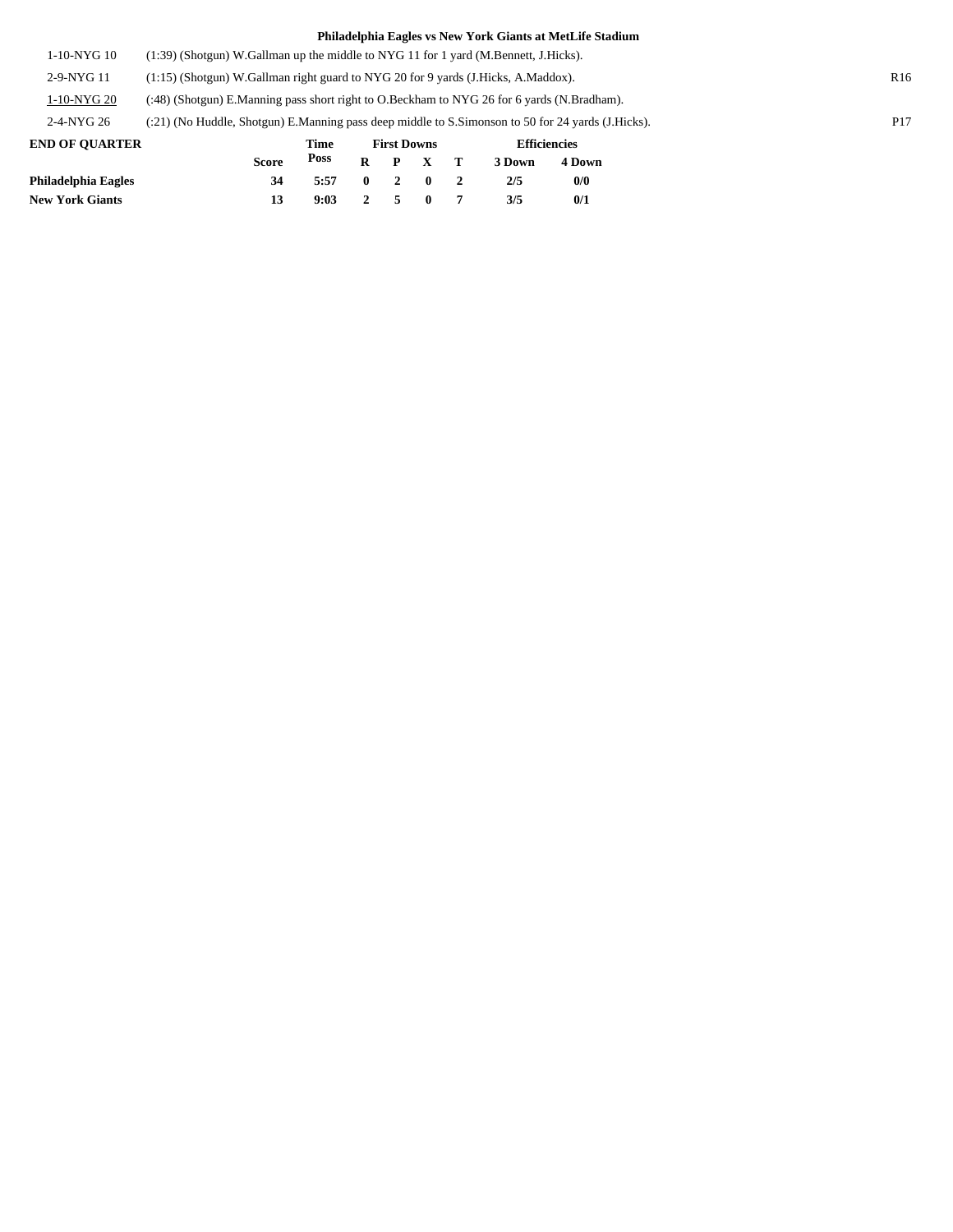### **Miscellaneous Statistics Report**

**Philadelphia Eagles vs New York Giants 10/11/2018 at MetLife Stadium**

### **Ten Longest Plays for Philadelphia Eagles**

| Yards     | 0tr | <b>Play Start</b>                            | <b>Play Description</b>                                                                                                                                                   |
|-----------|-----|----------------------------------------------|---------------------------------------------------------------------------------------------------------------------------------------------------------------------------|
| 58        |     | 2 3-3-PHI 32                                 | (5:13) C. Wentz pass deep right to N. Agholor pushed ob at NYG 10 for 58 yards (C. Riley).<br>Penalty on NYG-L.Carter, Illegal Use of Hands, declined.                    |
| 32        |     | 1 3-7-PHI 17                                 | (8:45) (Shotgun) C.Wentz pass short middle to N.Agholor to PHI 49 for 32 yards (M.Thomas).                                                                                |
| 20        |     | 3 1-10-NYG 40                                | (11:52) C. Wentz pass short left to C. Clement pushed ob at NYG 20 for 20 yards (C. Riley).                                                                               |
| 17        |     | 1 2-6-NYG 40                                 | (4:17) (Shotgun) C.Wentz pass short middle to A.Jeffery to NYG 23 for 17 yards (E.Apple; C.Riley).                                                                        |
| 16        |     | 3 3-14-PHI 32                                | (3:29) (Shotgun) C.Wentz pass short right to J.Matthews to PHI 48 for 16 yards (C.Riley, M.Thomas).                                                                       |
| 16        |     | 3 2-6-NYG 48                                 | (2:05) (Shotgun) C.Wentz pass short right to N.Agholor to NYG 47 for 1 yard (E.Apple).<br>PENALTY on NYG-A.Ogletree, Unnecessary Roughness, 15 yards, enforced at NYG 47. |
| 15        |     | 3 1-10-NYG 32                                | (1:36) (Shotgun) C. Wentz pass short right to Z. Ertz to NYG 17 for 15 yards (L. Collins).                                                                                |
| 14        |     | 1 2-2-NYG 15                                 | (2:55) (Shotgun) C.Clement right tackle to NYG 1 for 14 yards (C.Riley).                                                                                                  |
| 13        |     | 1 3-7-NYG 13                                 | (13:27) (Shotqun) C. Wentz pass short right to A. Jeffery for 13 yards, TOUCHDOWN.<br>Penalty on NYG-A.Ogletree, Illegal Contact, declined.                               |
| 11        |     | 1 3-20-PHI 39                                | (7:46) (Shotgun) C.Wentz pass short right to D.Carter to 50 for 11 yards (B.Webb, L.Collins).                                                                             |
|           |     | <u>Ten Longest Plays for New York Giants</u> |                                                                                                                                                                           |
| Yards Otr |     | Play Start                                   | <b>Play Description</b>                                                                                                                                                   |
| 55        |     | 2 2-10-NYG 32                                | (8:06) (Shotgun) E.Manning pass short right to S.Barkley to PHI 13 for 55 yards (B.Graham).                                                                               |
| 50        |     | $3 \quad 1 - 10 - 50$                        | (6:19) (No Huddle, Shotgun) S.Barkley right tackle for 50 yards, TOUCHDOWN.                                                                                               |
| 46        |     | 1 1-10-NYG 36                                | (11:50) (Shotgun) S.Barkley right tackle to PHI 18 for 46 yards (A.Maddox).                                                                                               |
|           |     |                                              |                                                                                                                                                                           |

|  | 39 2 1-10-NYG 25 (1:29) (Shotgun) E.Manning pass deep middle to C.Latimer to PHI 36 for 39 yards (J.Mills) [M.Bennett]. |
|--|-------------------------------------------------------------------------------------------------------------------------|
|  |                                                                                                                         |

24 4 2-4-NYG 26 (:21) (No Huddle, Shotgun) E.Manning pass deep middle to S.Simonson to 50 for 24 yards (J.Hicks).

- 20 2 1-10-NYG 44 (:02) (Shotgun) E.Manning pass short right to S.Shepard to PHI 36 for 20 yards (J.Hicks). 18 4 3-16-PHI 29
- 3-16-PHI 29 (6:49) (Shotgun) E.Manning pass short right to W.Gallman to PHI 11 for 18 yards (J.Mills, M.Jenkins). PHI-J.Mills was injured
- 3-15-PHI 18 (6:57) (Shotgun) E.Manning pass short left to S.Barkley to PHI 9 for 9 yards (M.Jenkins) [M.Bennett]. 14 2 3-15-PHI 18
- 12 1 3-15-NYG 4 (5:34) (Shotgun) E.Manning pass short right to O.Beckham pushed ob at NYG 16 for 12 yards (M.Jenkins).
- 11 3 1-10-NYG 25 (8:42) (Shotgun) E.Manning pass short middle to O.Beckham to NYG 36 for 11 yards (A.Maddox).

| <b>Touchdown Scoring Information</b>  |             |                                   |     |              |                        |              | <b>Offense</b>           |              | Defense          | <b>Special Teams</b> |              |              |             |                   |              |               |
|---------------------------------------|-------------|-----------------------------------|-----|--------------|------------------------|--------------|--------------------------|--------------|------------------|----------------------|--------------|--------------|-------------|-------------------|--------------|---------------|
| <b>VISITOR</b><br>Philadelphia Eagles |             |                                   |     |              |                        | 4            |                          | 0            |                  | 0                    |              |              |             |                   |              |               |
| <b>HOME</b>                           |             | New York Giants                   |     |              |                        |              |                          |              | 0                | 0                    |              |              |             |                   |              |               |
|                                       |             | <b>Player Scoring Information</b> |     |              |                        |              |                          |              |                  |                      |              |              |             |                   |              |               |
|                                       | Club Player |                                   | TD. | Rush<br>TD   | <b>Rec KO TD</b><br>TD |              | <b>Punt Int TD</b><br>TD |              | <b>Fum</b><br>TD | Misc<br>TD           | FG           | <b>XP</b>    | 2Pt<br>Rush | 2Pt<br><b>Rec</b> | Sfty         | <b>Points</b> |
| PHI                                   | A.Jeffery   |                                   | 0   | 0            |                        | 0            | 0                        | 0            | 0                | 0                    | 0            | 0            | 0           | 0                 | 0            | 12            |
| PHI                                   | J.Elliott   |                                   | 0   | $\mathbf{0}$ | 0                      | $\mathbf{0}$ | $\mathbf{0}$             | $\mathbf{0}$ | 0                | 0                    | 2            | 4            | 0           | 0                 | $\mathbf{0}$ | 10            |
| PHI                                   | C.Clement   |                                   | 0   |              | 0                      | $\mathbf{0}$ | $\mathbf{0}$             | $\Omega$     | 0                | 0                    | 0            | 0            | 0           | 0                 | 0            | 6             |
| PHI                                   | Z.Ertz      |                                   | 0   | $\mathbf{0}$ |                        | $\mathbf{0}$ | $\mathbf{0}$             | $\mathbf{0}$ | 0                | 0                    | $\mathbf{0}$ | $\mathbf{0}$ | 0           | 0                 | $\mathbf{0}$ | 6             |
| NYG.                                  | A.Rosas     |                                   | 0   | 0            | $\mathbf{0}$           | 0            | $\mathbf{0}$             | $\mathbf{0}$ | 0                | 0                    | 2            |              | 0           | 0                 | $\mathbf{0}$ |               |
| NYG.                                  | S.Barkley   |                                   | 0   |              | 0                      | 0            | 0                        | 0            | 0                | 0                    | 0            | 0            | 0           | 0                 | 0            | 6             |

| <b>Possession Detail</b>    | <b>First Half</b> |       | <b>Second Half</b> |       | Game           |       |  |
|-----------------------------|-------------------|-------|--------------------|-------|----------------|-------|--|
|                             | <b>Visitor</b>    | Home  | <b>Visitor</b>     | Home  | <b>Visitor</b> | Home  |  |
| Largest Lead                | 18                | 0     | 25                 | 0     | 25             | 0     |  |
| Drives Leading              |                   | 0     | 4                  | 0     | 11             | 0     |  |
| Time of Possession Leading  | 13:05             | 0:00  | 18:25              | 0:00  | 31:30          | 0:00  |  |
| Largest Deficit             | 0                 | $-18$ | 0                  | $-25$ |                | -25   |  |
| Drives Trailing             | 0                 | 8     | 0                  | 4     |                | 12    |  |
| Time of Possession Trailing | 0:00              | 15:10 | 0:00               | 11:35 | 0:00           | 26:45 |  |
| Times Score Tied Up         |                   | 0     |                    | 0     |                | 0     |  |
| Lead Changes                |                   |       |                    |       |                |       |  |